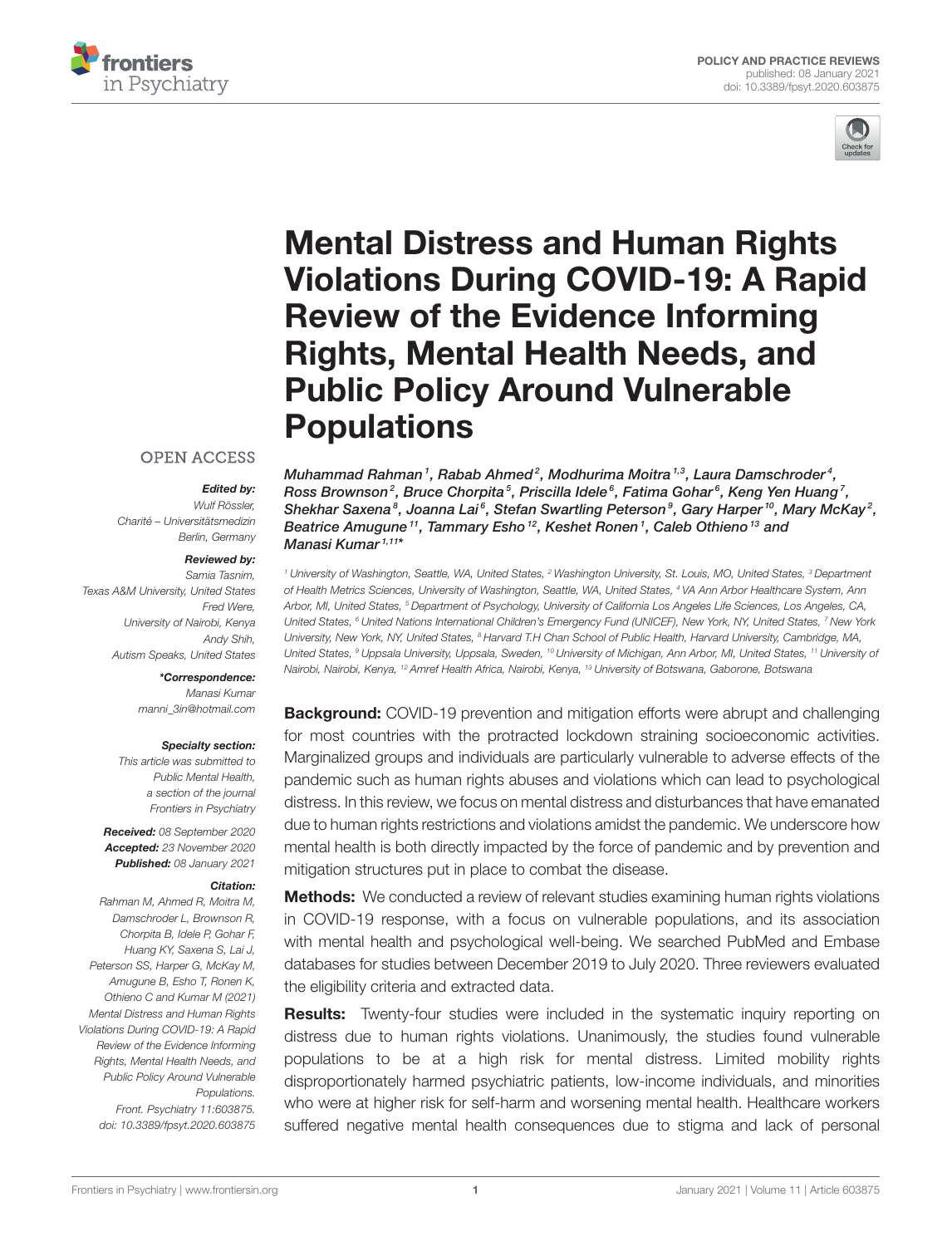protective equipment and stigma. Other vulnerable groups such as the elderly, children, and refugees also experienced negative consequences.

**Conclusions:** This review emphasizes the need to uphold human rights and address long term mental health needs of populations that have suffered disproportionately during the pandemic. Countries can embed a proactive psychosocial response to medical management as well as in existing prevention strategies. International human rights guidelines are useful in this direction but an emphasis should be placed on strengthening rights informed psychosocial response with specific strategies to enhance mental health in the long-term. We underscore that various fundamental human rights are interdependent and therefore undermining one leads to a poor impact on the others. We strongly recommend global efforts toward focusing both on minimizing fatalities, protecting human rights, and promoting long term mental well-being.

Keywords: mental and behavioral health, human rights, lockdown, health care worker [non-MESH], stigma and discrimination, vulnerable populations, LMICs (low and middle income countries)

#### INTRODUCTION

On March 11, 2020, the World Health Organization (WHO) declared a public health emergency of international concern in response the global pandemic of the novel Coronavirus disease (SARS-COV-2). To reduce the spread of the virus, countries have implemented urgent emergency health measures. These measures include stay at home orders and the closure of schools which have led people to reorganize their lives and necessitated changes in livelihood and health services [\(1,](#page-16-0) [2\)](#page-16-1).

In responding to public health emergencies, governmental authorities have to navigate the delicate balance between protecting the public's health and safeguarding their inherent human rights including education, freedom of movement, and access to health care. Measures to prevent the spread of infectious diseases are not zero-sum tradeoffs and can decrease fatalities but also increase suffering if human rights are not respected. As such, while being protected from clear public health threats, many people, especially vulnerable populations, may be deprived of their inherent human rights [\(3\)](#page-16-2). We are in favor of using science to achieve globally shared objectives, but it is important to consider all sources of evidence in addition to the infectious diseases realm in the contexts of known tradeoffs—between lockdown and freedom to assert social and economic freedom. We recommend nations focus both on minimizing fatalities and protecting human rights. The United Nations (UN) defines human rights as: "... fundamental to all human beings, regardless of race, sex, nationality, ethnicity, language, religion, or any other status. These rights include the right to life and liberty, freedom from slavery and torture, freedom of opinion and expression, the right to work and education, and many more such as a safe & clean environment have become important to uphold. Everyone is entitled to these rights, without discrimination or threat of any  $\text{kind}^{\prime\prime}(4)$  $\text{kind}^{\prime\prime}(4)$ .

Within bioethics, the needs of different populations marked as vulnerable have even more urgent and impactful implications because applying the human rights lens focuses on highlighting and protecting the rights withing vulnerable populations. Vulnerable populations are defined as "groups and communities at a higher risk for poor health as a result of the barriers they experience to social, economic, political and environmental resources, as well as limitations due to illness or disability" [\(5\)](#page-16-4). The principle of vulnerability is pertinent in the context of global disasters. It emphasizes ethical discourse on ameliorating the conditions that produce vulnerability, rather than on emergency actions focused on saving lives [\(6\)](#page-16-5). Vulnerability is a global phenomenon but in the context of the pandemic it is exacerbated in many societies where inequality and access to basic freedoms is restricted. In lower- and middle-income countries (LMICs) such freedoms can easily be impacted due to existing system challenges and adverse social determinants of health. In High Income Countries (HICs), similar challenges surface during pandemic, and vulnerable groups have also been systematically marginalized.

Mental health is integral, closely related to, and dependent upon the realization of human rights [\(7\)](#page-16-6). In the context of the coronavirus disease 2019 (COVID-19) pandemic, reports highlight gross undermining of mental health and violations of individual civil liberties and fundamental rights such as mobility rights, access to accurate information, access to proper protection for health workers, right to education, and discrimination against marginalized populations [\(8\)](#page-16-7). Human rights protection and mental health needs are not always adequately integrated into emergency response policy and management. The evidence highlights that vulnerable populations, including those living in abusive families, individual with disabilities, children, elderly, domestic caregivers, health care workers (HCWs), and ethnic and marginalized communities, are especially at risk for mental health distress [\(9](#page-16-8)[–11\)](#page-16-9) with the psychological needs of these populations not likely to be fulfilled without meaningful legislation and intervention [\(9,](#page-16-8) [12\)](#page-16-10). There have been long standing concerns within the field of mental health that the human rights of psychiatric populations and individuals and communities under psychosocial distress tend to be ignored. From mental health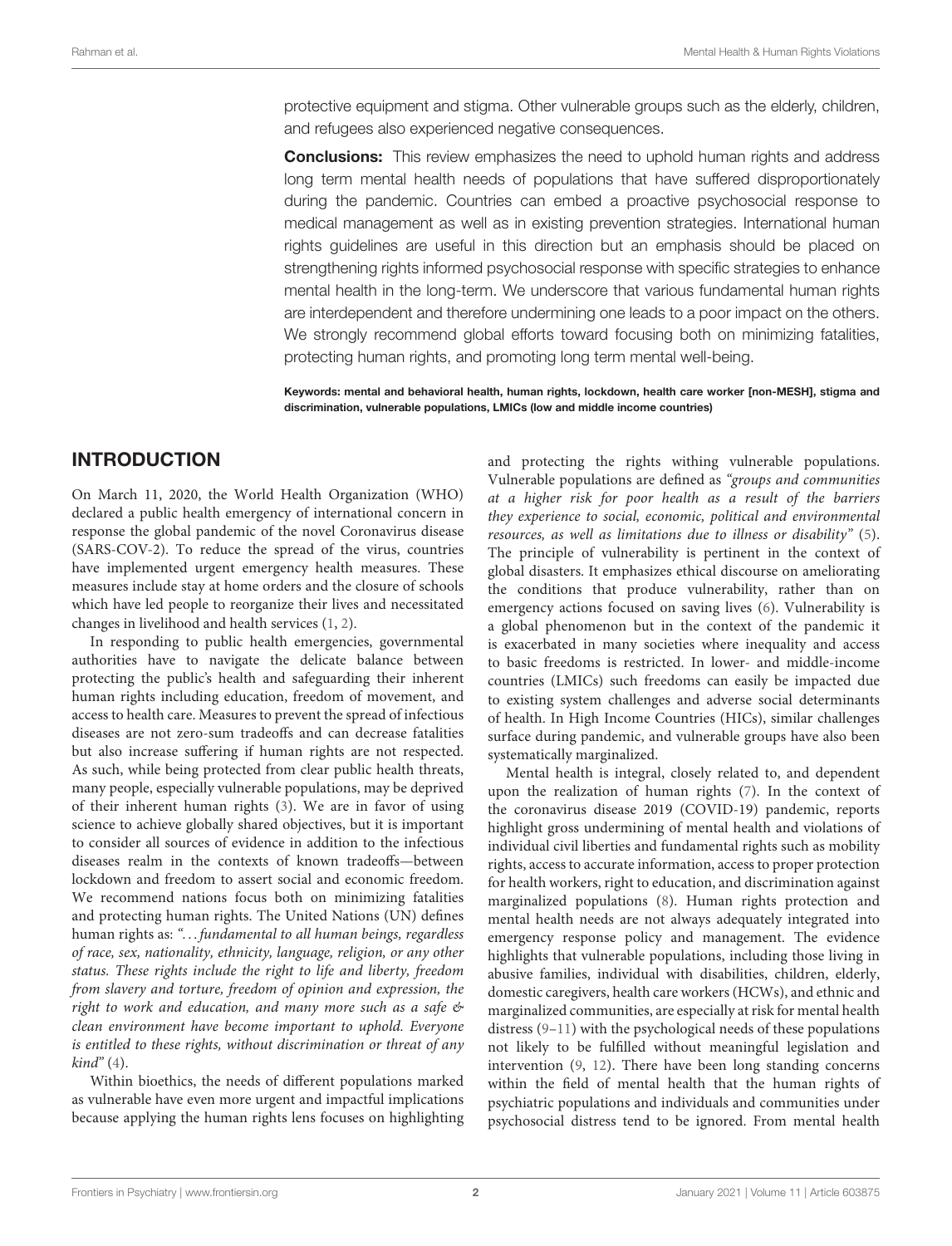policy perspectives, how human right policies and practices is integrated in emergency response policy and management has not been focused. There are several aspects of vulnerability, disability, coerciveness of treatment and system level oppression that have been key concerns. In this review we focus on rights associated violations and grievances that would potentiate further mental distress and long-term harm to critical subsections of at-risk populations that will be negatively impacted.

Given the current evidence, we believe that it is important to broaden our understanding of what rights violations entail in the context of this global pandemic and learn critical lessons in mitigation and prevention of these abusive and unethical situations and mental distress emanating from these. As the first step to inform global human rights policy and guidelines, and practices for better managing a global pandemic, it is important to understand and summarize current knowledge and practices. The focus of this review therefore is to collate evidence on human rights abuses and violations and resultant mental and behavioral health outcomes of different populations, especially those known to be at high risk or have greater vulnerabilities warranting additional mitigation, prevention, and treatment approaches during COVID-19 [\(13\)](#page-16-11). The two specific objectives are:

- 1) Scoping of prominent rights-based issues with a focus on basic human rights violations during the COVID-19 pandemic and its association with mental and behavioral health of populations. In this regard, people from different ages, regardless of their gender, ethnicity, status (i.e., orphans or refugees), profession, or religion, will be included.
- 2) Appraisal of binding agreements and global or national policies that enforce human rights during emergencies and developed for this pandemic that are designed to strengthen human rights and well-being of vulnerable populations.

## METHODS

A rapid literature review was conducted using published data sources on human rights violations and resulting psychological impact on vulnerable populations during COVID-19. For this review, we used the following working definition of rapid review ". . . a type of knowledge synthesis in which components of the systematic review process are simplified or omitted to produce information in a short period of time" [\(14,](#page-16-12) [15\)](#page-16-13).

Literature that focused on human rights and related violations, health stigma and discrimination in the context of the pandemic was prioritized. For mental health, literature related to both generic factors such as quality of life, well-being and conditionspecific aspects such as symptoms due to human rights abuses were included. The search strategy involved locating relevant concepts in PubMed and Embase databases. Relevant data was extracted and summarized into five main themes: (1) Mobility rights, quarantine, and lockdown, (2) Shortage of supplies and equipment for HCWs, (3) Child rights, (4) Elderly's rights, and (5) Disproportionate impacts on minority rights and psychiatric patients.

A search was conducted in July 2020 for studies published during December 2019 to July 2020 with assistance from a health science librarian. After eliminating duplicates, we screened titles and abstracts (MR and MK) and did a secondary screening of fulltext articles using the inclusion/exclusion criteria and extracted data (MR, RA, and MK). A cursory search of Google Scholar was also conducted to identify any possible missed studies that meet the inclusion criteria. All authors read and commented on human rights and mental health related literature and their associations. We have reported findings following the PRISMA guidelines [\(16\)](#page-16-14).

Studies were included if they described an empirically based (data-driven either qualitatively or quantitatively) assessment of human rights violations, social stigma and discriminatory behaviors against people of certain ethnic backgrounds, HCWs, and anyone perceived to have been in contact with the virus. It also included studies that reported mental, social, and behavioral health outcomes of the violations according to DSM/ICD classifications diagnostic categories or as ascertained using psychometric instruments. Furthermore, protocols and reports including guidelines by international agencies vetted by scientific and peer reviewers which address one of the primary outcomes were included. Studies were excluded if they tested one of the primary outcomes of interest without mentioning the association between them or the association between the constructs of interest or if those were not assessed in a datadriven approach. Systematic reviews, meta-analysis or scoping reviews were excluded if the analysis did not include one of the primary outcomes. Studies that are not peer-reviewed articles or not published in the English language were also excluded. **[Figure 1](#page-3-0)** shows the flowchart diagram of the selection of articles.

## RESULTS

A total of 24 studies were included in this review (see **[Figure 1](#page-3-0)**). There was a wide variation in the included studies between methodology, the study design, and location. These studies represented findings from 14 countries (six from HICs and eight LMICs). Based on their methodological approach, 14 used a cross-sectional study design, three were observational studies, two were case studies and the rest had differing study designs such as two being case controls.

Of the empirically based studies, five studies examined impacts of limited mobility rights, due to quarantine and lockdown, on mental health; four studies examined impacts of lack of PPE or stigma on HCWs; and the rest examined impacts of COVID-19 such as violation of right to education, health care, and access, on special populations, including children, elderly, minorities, and psychiatric patients. The sections below highlighted key results in each area. **[Table 1](#page-4-0)** describes the characteristics for articles reviewed under each area (e.g., country, theme of violation, study population, design, and findings).

## Mobility Rights, Quarantine, and Lockdown

According to the international human rights law, restrictions of mobility including lockdown or mandatory quarantine due to public health emergency must be carried out for a legitimate purpose, based on scientific evidence, of limited duration, and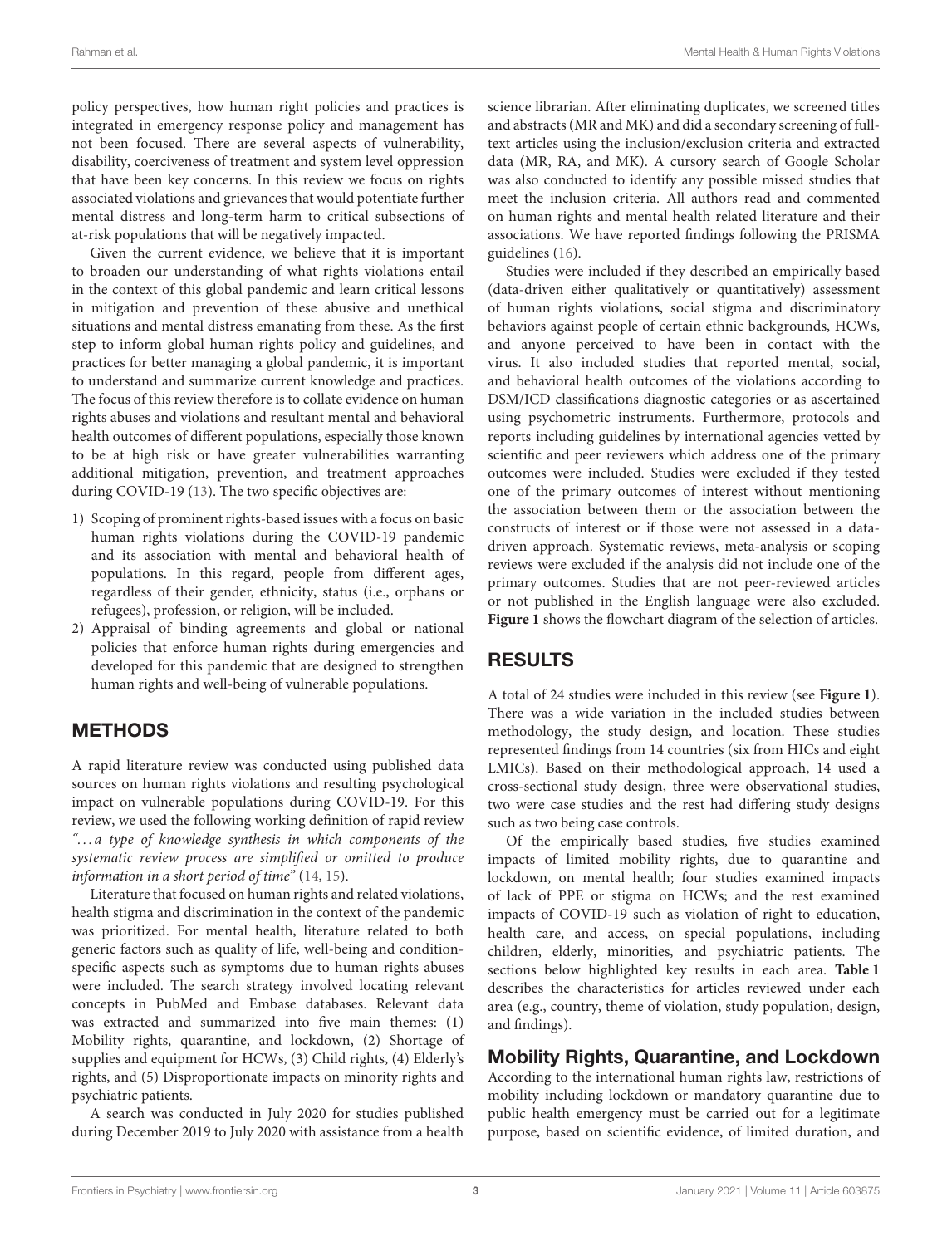

<span id="page-3-0"></span>respectful of human dignity [\(53\)](#page-17-0). Quarantines are successful at limiting the spread of infectious diseases, but they introduce the side effects of increasing people's risk for psychological impact including suicide and other behavioral symptoms.

In our review, three studies reported rise in suicide incidence in several countries due to mobility restriction and lockdown. In Colombia, a national-level lockdown increased the risk of suicide in vulnerable populations and among those with pre-existing predisposing factors such as emotional problems, financial troubles, and job loss [\(29\)](#page-16-15). One out of 13 adult Colombians reported high suicide risk; people experiencing depressive episodes or poor sleep quality including insomnia, had a higher risk for suicidal behaviors than the general population. In Pakistan, most of the investigated suicide cases were carried out by individuals who were socially-economically impacted by economic turmoil and experiencing financial troubles caused by the lockdown [\(30\)](#page-16-16). Similar findings were reported in India where suicide cases increased as COVID cases increased, especially among individuals with pre-existing mental illness and those in poor socio-economic conditions [\(31\)](#page-16-17).

Mobility restrictions were also found to be correlated with poor mental and social well-being in developed countries. In Italy, lockdown restrictions mediated other mental and behavioral symptoms such as anxiety in patients with serious mental illness [\(46\)](#page-17-1). In the United Kingdom, since the start of their national lockdown, 9% surveyed participants reported experiencing psychological or physical abuse during the lockdown [\(32\)](#page-16-18). About, 18% reported experiencing thoughts of suicide or self-harm in the first month of lockdown and 5% reported harming themselves at least once since the start of the lockdown. Reported frequencies of abuse, self-harm, thoughts of suicide, and self-injurious behavior were higher among women,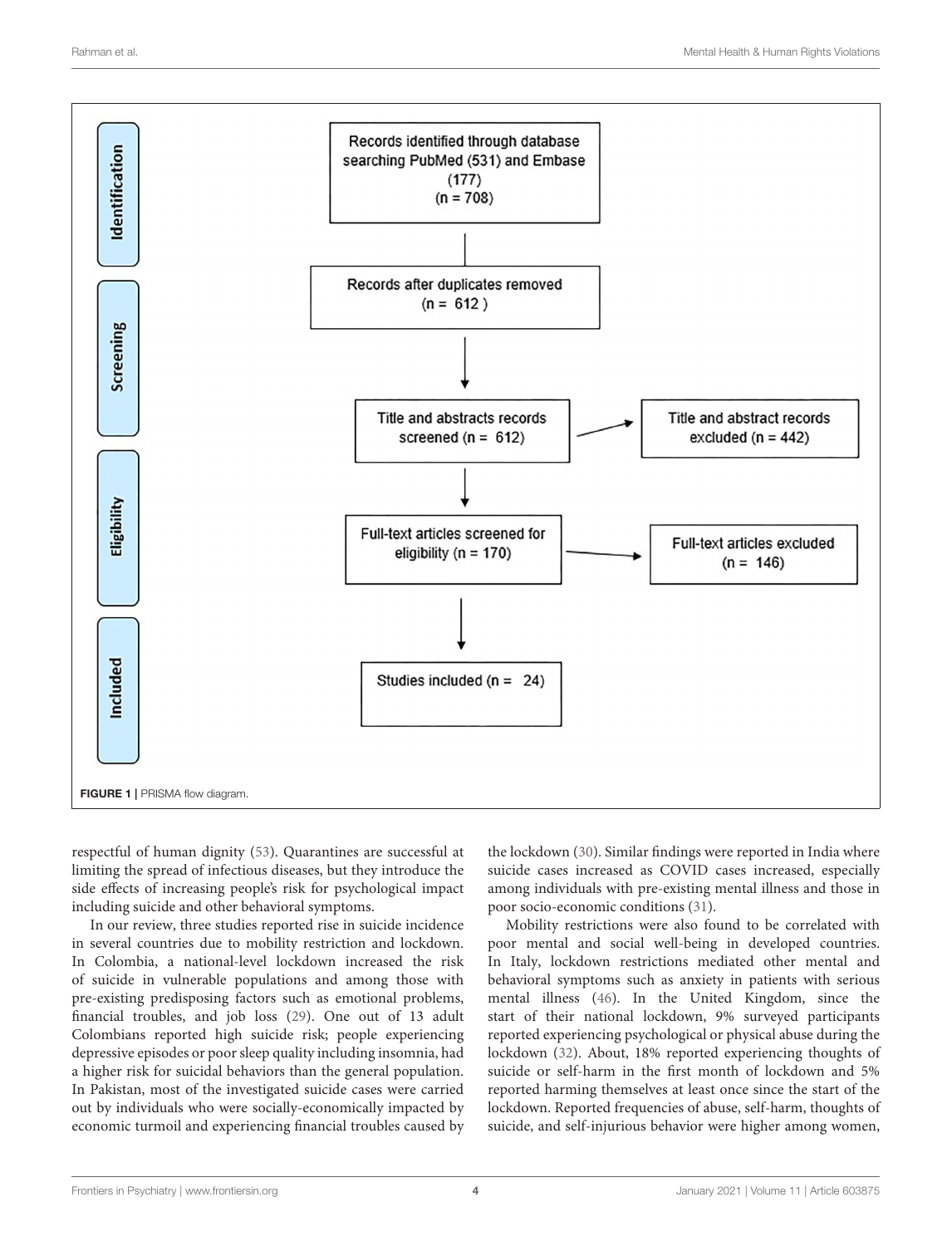| <b>Country and</b><br>authors | <b>World bank</b><br>income level | Theme of violation                                                                                                                                                                                                                                                   | Type of population                                   | <b>Key findings</b>                                                                                                                                                                                                                                                                                                                                                                                                                                                                                                                                                                                                                                                                | Study design                                                                                               |
|-------------------------------|-----------------------------------|----------------------------------------------------------------------------------------------------------------------------------------------------------------------------------------------------------------------------------------------------------------------|------------------------------------------------------|------------------------------------------------------------------------------------------------------------------------------------------------------------------------------------------------------------------------------------------------------------------------------------------------------------------------------------------------------------------------------------------------------------------------------------------------------------------------------------------------------------------------------------------------------------------------------------------------------------------------------------------------------------------------------------|------------------------------------------------------------------------------------------------------------|
| Colombia (29)                 | Upper-middle<br>income            | Mobility restrictions and lack of<br>adequate resources for mental health<br>support and suicide intervention                                                                                                                                                        | General (ages 18-76)                                 | • 7.6% of participants reported a high suicide risk. 1 out of 13 Colombians<br>in a non-probability sample reports a high suicide risk during COVID-19<br>• association between perceived stress related to COVID-19, risk of<br>depressive episode, insomnia, and suicidal behavior in the context of a<br>restriction on the mobility                                                                                                                                                                                                                                                                                                                                            | Cross-sectional                                                                                            |
| Pakistan (30)                 | Lower-middle<br>income            | Economic hardships including<br>unemployment due to mobility<br>restrictions without access to financial<br>support caused by lockdown                                                                                                                               | Suicide cases (ages<br>$24 - 68$                     | • Most of the suicide cases occurred due to the lockdown-related<br>economic recession<br>• 24% of population lives below poverty line and 20.5% is undernourished,<br>both issues exacerbated by lockdown                                                                                                                                                                                                                                                                                                                                                                                                                                                                         | Retrospective cohort<br>suicide research                                                                   |
| India $(31)$                  | Lower-middle<br>income            | Misinformation and fear or stigma<br>related to possible COVID-19<br>infection were primary causes of<br>suicide                                                                                                                                                     | Suicide attempts and<br>cases (ages 18 and<br>above) | • Rise in the number of suicide cases, which coincides with an increase in<br>confirmed cases of COVID-19 and mitigation efforts (e.g., countrywide<br>lockdown)<br>• Social, financial insecurity, loss of employment or business, increase in<br>family disputes, and pre-existing mental illness or medical illness might be<br>predisposing and precipitating factors for an increase in suicide cases                                                                                                                                                                                                                                                                         | Retrospective suicide<br>research                                                                          |
| United Kingdom<br>(32)        | High income                       | Significant psychological symptoms<br>caused by lockdown but majority<br>could not or did not receive formal or<br>informal support indicating need for<br>intervention and support especially for<br>vulnerable populations and victims of<br>gender based violence | General                                              | • 9% surveyed reported experiencing psychological or physical abuse,<br>18% reported experiencing thoughts of suicide or self-harm in the first<br>month of lockdown and 5% reported harming themselves at least once<br>• The reported frequency of abuse, self-harm and thoughts of<br>suicide/self-harm was higher among women, black, Asian and minority<br>ethnic groups and people experiencing socioeconomic disadvantage,<br>unemployment, disability, chronic physical illnesses, mental disorders and<br>COVID-19 diagnosis<br>• Psychiatric medications most common type of support, but fewer than<br>half of those affected were accessing formal or informal support | Analysis of COVID-19<br>Social Study: a<br>non-probability sample<br>weighted to population<br>proportions |
| United States (33)            | High income                       | Worse health outcomes in part due to<br>knowledge gaps in effective<br>prevention methods and inability to<br>adhere to prevention methods due to<br>crowding and work conditions                                                                                    | General, minority                                    | • Black and Hispanic populations bear a disproportionate burden of<br>medical conditions across their lifespans, including obesity, diabetes, and<br>heart disease<br>• COVID-19 disparities exacerbated by structural racism, which impacts<br>housing, economic opportunities, education, transportation, food<br>availability, and health care access                                                                                                                                                                                                                                                                                                                           | Cross-sectional survey                                                                                     |
| India $(34)$                  | Lower middle<br>income            | Misinformation, rumormongering, and<br>negative perceptions influenced by<br>media worsen marginalization,<br>prejudice and stigma harming both<br>targets and those with prejudiced<br>viewpoints                                                                   | General (ages 18-83)                                 | • Fear of COVID-19, age, collectivism, and generalized xenophobia are<br>closely linked with well-being<br>• Significant negative relationship between fear of COVID-19 and<br>well-being indicating holding xenophobic attitudes may be harmful not<br>just for target of prejudice but also for those holding such attitudes<br>• Critical to prevent marginalization and lessen COVID-19 stigma via proper<br>information being distributed and combating misinformation                                                                                                                                                                                                        | Cross-sectional survey                                                                                     |
| India $(35)$                  | Lower-middle<br>income            | Worry of length of lockdown and<br>impacts on livelihood including<br>financial troubles due to inadequate<br>and unclear support                                                                                                                                    | Migrant workers                                      | • Difficulties in following precautions such as frequent hand washing,<br>maintaining social distancing within shelter-mates and wearing masks<br>• Uncertainty about the duration of lockdown, eagerness to travel and meet<br>family, fear of being abandoned/deserted by employers, insecurity over<br>income and job, substance use-related concerns<br>• Pregnant women and children particularly feared inattention to their<br>health issues                                                                                                                                                                                                                                | Qualitative-in person<br>visits by mental health<br>professionals                                          |

<span id="page-4-0"></span>Mental Health & Human Rights Violations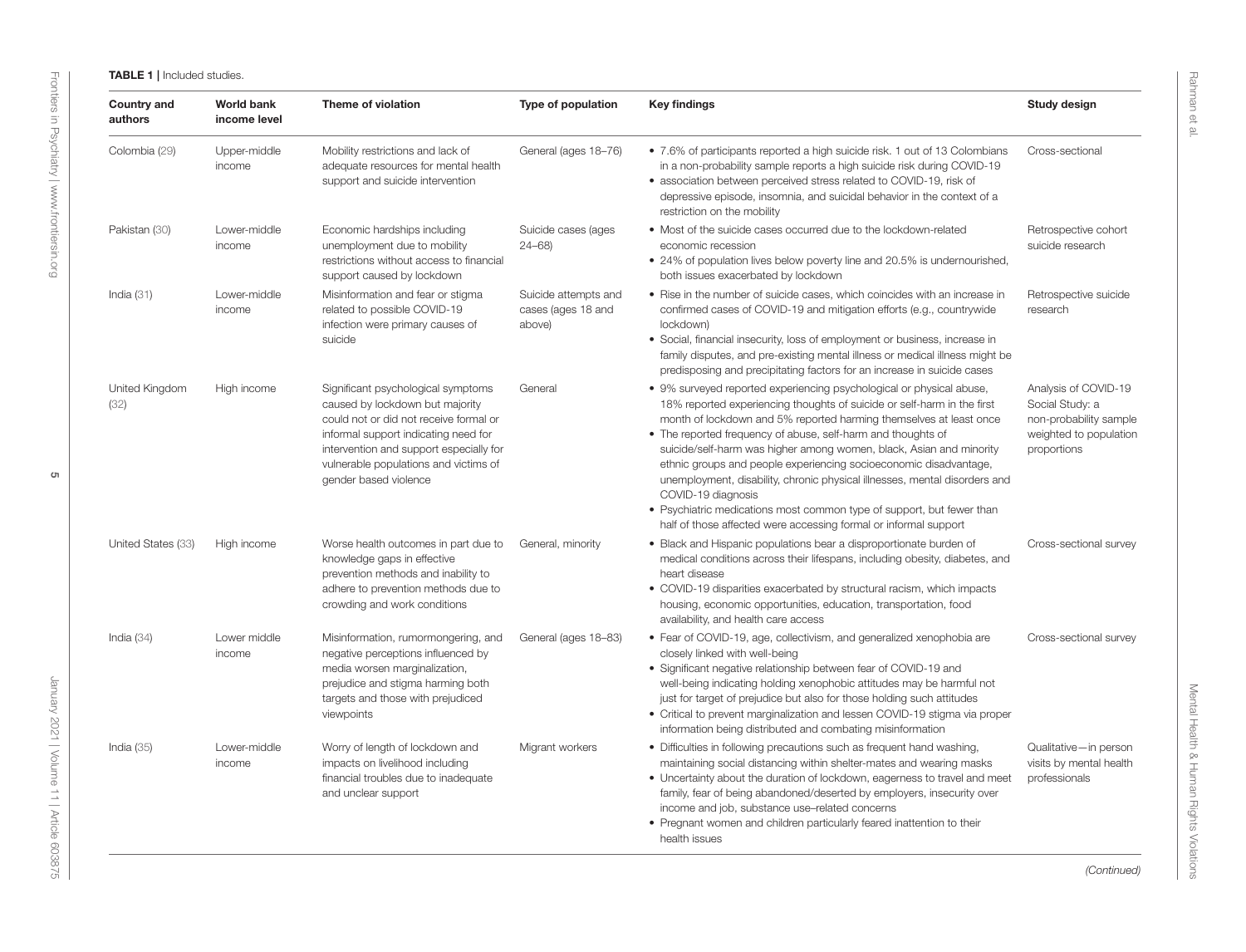| <b>Country and</b><br>authors | <b>World bank</b><br>income level | Theme of violation                                                                                                                                                                                | Type of population                                                                                                             | <b>Key findings</b>                                                                                                                                                                                                                                                                                                                                                                                                                                                                                                                                                                | Study design                                                            |
|-------------------------------|-----------------------------------|---------------------------------------------------------------------------------------------------------------------------------------------------------------------------------------------------|--------------------------------------------------------------------------------------------------------------------------------|------------------------------------------------------------------------------------------------------------------------------------------------------------------------------------------------------------------------------------------------------------------------------------------------------------------------------------------------------------------------------------------------------------------------------------------------------------------------------------------------------------------------------------------------------------------------------------|-------------------------------------------------------------------------|
| Jordan (36)                   | Upper-middle<br>income            | Strict lockdown, spread of<br>misinformation, fear of contracting<br>and spreading COVID and lack of<br>PPE contributed to anxiety symptoms                                                       | General population,<br>HCWs (ages 18 and<br>above)                                                                             | • Anxiety prevalent by health care professionals was 11.3% compared to<br>general population 8.8%<br>• Females among health care professionals, pulmonologists and ENT<br>specialists at front lines, at higher risk of developing depression<br>• Contributing factors are physician burnout, isolation from family, and<br>feeling helpless due to the nature of this disease                                                                                                                                                                                                    | cross-sectional survey                                                  |
| Lebanon (37)                  | Upper-middle<br>income            | Heavy psychological stress due to<br>isolation from family support due to<br>possible COVID infection, worry over<br>stigma, and frustration over unclear<br>information and health policy        | HCWs: 13 quarantined<br>health care<br>professionals, 9<br>(69.2%) nurses 4<br>(30.8%) physicians                              | • HCWs being psychologically challenged through quarantine and need<br>clear health communication from nursing managers, leaders, and<br>policymakers<br>• Proper health communication should be provided to the public so that<br>they can know the reality of the situation and bypass any misconceptions<br>and stigmatization<br>• Moral and financial support should be offered to the quarantined<br>personnel from governmental and non-governmental health policymakers                                                                                                    | Qualitative design                                                      |
| Singapore (38)                | High income                       | Perceived stigma against HCWs due<br>to increased risk of infection lead to<br>avoidance of public and worsening<br>mental health outcomes indicating<br>need for combatting stigma and<br>stress | HCWs: residents with<br>61.7% junior and<br>38.3% senior                                                                       | • No differences found between junior and senior residents in psychological<br>and coping responses to pandemic<br>• Those deployed to high-risk areas had lower perceived stress as those<br>not deployed to high-risk areas had anticipatory anxiety contributing to<br>higher stress levels<br>• Higher perceived stigma level associated with higher levels of perceived<br>stress and post-traumatic stress symptoms                                                                                                                                                          | Cross-sectional survey                                                  |
| Egypt $(39)$                  | Lower-middle<br>income            | Insufficient protection in workplaces<br>leading to potentially higher chance of<br>infection among HCWs and therefore<br>increased stigma                                                        | HCWs: (60.2%)<br>working at university<br>hospital, (25.6%)<br>general hospitals,<br>primary health care or<br>centers (14.2%) | • Most common statements as causes of perceptions of fear of COVID-19<br>infection: fear of transmission of infection to families (98.5%), disease<br>being highly transmissible (90.4%), no available vaccine (78.6%) or<br>treatment (87%), fatality of the disease (82.1%), fear of entering COVID-19<br>isolation hospitals (86.5%), and stigma related to COVID-19 (66.3%)<br>• Most common reasons stated by HCWs explaining higher susceptibility<br>to COVID-19 infection than others were: PPE shortages (83.6%),<br>crowded workplaces (61.4%) and ill ventilation (72%) | Cross-sectional survey                                                  |
| China $(40)$                  | Upper-middle<br>income            | Stigma around former COVID patients<br>worsened mental health outcomes                                                                                                                            | Former COVID-19<br>patients including<br>13.3% medical staff<br>(physicians and nurses<br>who had been ill)                    | • Perceived discrimination associated with clinically significant PTSD<br>symptoms, severe depression, and severe anxiety<br>• Perceived discrimination was strong risk factor for all anxiety, depression,<br>and PTSD and was always an important variable in predicting anxiety,<br>depression, or PTSD                                                                                                                                                                                                                                                                         | Cross-sectional survey                                                  |
| Ghana (41)                    | Lower-middle<br>income            | Lockdown measures including ban<br>on social gatherings and lack of PPE<br>for caregivers worsens mental health<br>of cancer patents                                                              | Cancer patients                                                                                                                | • Ban on social gatherings including religious activities important for<br>support likely to worsen their mental health<br>• Socializing and spirituality play a significant role in the health and<br>well-being of cancer patients in Ghana                                                                                                                                                                                                                                                                                                                                      | Case study                                                              |
| Italy $(42)$                  | High income                       | Social restrictions and limitations on<br>mobility lead to worsening of<br>symptoms for OCD patients                                                                                              | <b>OCD</b> patients                                                                                                            | • Significant changes on severity of total OCD symptoms, obsessions, and<br>compulsions from before the quarantine to quarantine period, suggesting<br>overall worsening on all these outcomes<br>• Those who could not work/study remotely during the quarantine, those<br>living with a parent in the same house during the quarantine and those<br>with contamination symptoms had a significantly stronger worsening on<br>the severity of total OCD symptoms, obsessions, and compulsions from<br>before quarantine to the quarantine period                                  | Preliminary naturalistic<br>study with<br>semi-structured<br>interviews |

(Continued)

Mental Health & Human Rights Violations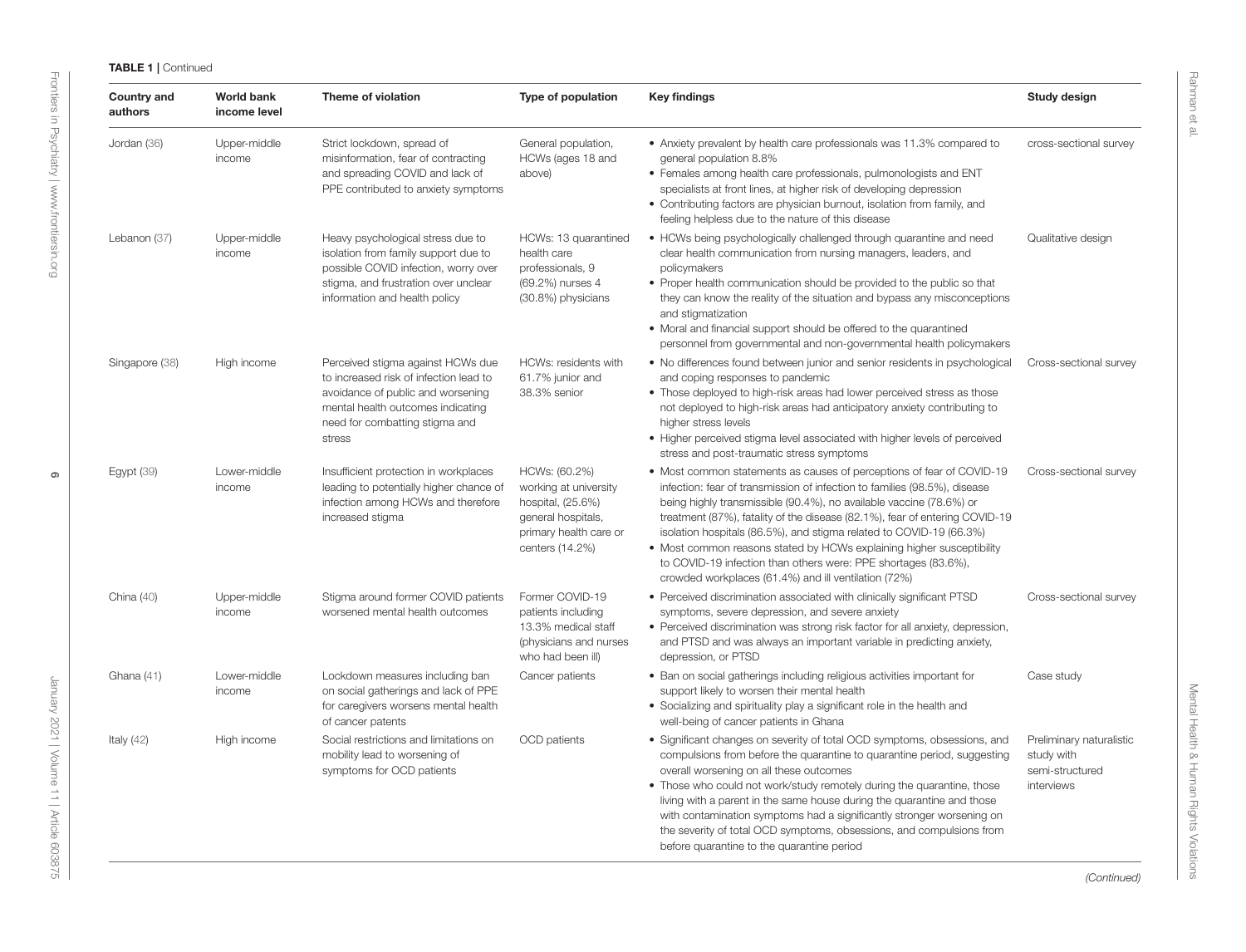| Country and<br>authors | <b>World bank</b><br>income level | Theme of violation                                                                                                                                                                                          | Type of population                                                                                                                                                                                                                                                                                                                                                                     | <b>Key findings</b>                                                                                                                                                                                                                                                                                                                                                                                                                                                                                                                                                                                                                                                                                                                                                                                                                                                                                                                                                                                                                                                                                                    | Study design           |
|------------------------|-----------------------------------|-------------------------------------------------------------------------------------------------------------------------------------------------------------------------------------------------------------|----------------------------------------------------------------------------------------------------------------------------------------------------------------------------------------------------------------------------------------------------------------------------------------------------------------------------------------------------------------------------------------|------------------------------------------------------------------------------------------------------------------------------------------------------------------------------------------------------------------------------------------------------------------------------------------------------------------------------------------------------------------------------------------------------------------------------------------------------------------------------------------------------------------------------------------------------------------------------------------------------------------------------------------------------------------------------------------------------------------------------------------------------------------------------------------------------------------------------------------------------------------------------------------------------------------------------------------------------------------------------------------------------------------------------------------------------------------------------------------------------------------------|------------------------|
| China $(43)$           | Upper middle<br>income            | Insufficient knowledge among<br>insomniacs leading to worsening<br>symptoms caused by lockdown<br>induced confinement                                                                                       | Insomnia patients (ages<br>$18 - 65$                                                                                                                                                                                                                                                                                                                                                   | • Sleep latency, sleep duration, sleep efficiency and daytime function<br>affected<br>• During isolation period, patients have irregular work schedules and rest<br>time. Patients sleep poorly at night and their social functions are affected<br>during the day<br>• During home isolation, patients worried and panicked which was mostly<br>attributed to a lack of knowledge about disease prevention and control                                                                                                                                                                                                                                                                                                                                                                                                                                                                                                                                                                                                                                                                                                | Cross-sectional survey |
| China $(44)$           | Upper-middle<br>income            | Due to strict lockdown measures,<br>severe negative psychological impact<br>on psychiatric patients with need to<br>intervene and provide support and<br>monitor and prevent increased<br>suicide ideations | Psychiatric patients<br>(ages 18 and above)                                                                                                                                                                                                                                                                                                                                            | • Psychiatric patients scored significantly higher on the total IES-R,<br>DASS-21 anxiety, depression, and stress subscales and, total ISI scores<br>• More than one-quarter of psychiatric patients reported PTSD-like<br>symptoms and moderate to severe insomnia.<br>• Psychiatric patients were significantly more likely to report worries about<br>their physical health, anger, impulsivity, and suicidal ideation<br>• Improved access to telepsychiatry services, home delivery of<br>psychotropic medications, online psychiatric first-aid resources, and<br>infectious disease outbreak preparedness play a pivotal role in minimizing<br>the severity of psychiatric symptoms experienced by psychiatric patients                                                                                                                                                                                                                                                                                                                                                                                         | Cross-sectional survey |
| India $(45)$           | Lower-middle<br>income            | Inadequate knowledge among<br>severely mentally ill and due to<br>lockdown, decreased access to<br>medication. Caregivers do not receive<br>enough financial support and are<br>overburdened                | Severely mentally ill<br>patients clinically stable<br>before covid-19 and<br>their caregivers (family):<br>patients were from<br>lower socioeconomic<br>status (60.6%) with<br>diagnoses being<br>schizophrenia (59.1%),<br>bipolar affective<br>disorder (25%), major<br>depressive disorder<br>$(12.1\%)$ , and<br>schizoaffective disorder<br>(3.8%). Ages were<br>18-55 years old | • Around 80% of patients missed appointments with mental health<br>professionals in previous month and 22% stopped psychiatric medication<br>due to the non-availability of medication and mental health professionals,<br>lack of transportation, due to strict legal enforcement of lockdown<br>• Two-third of patients lacked adequate knowledge of precautionary<br>measures against COVID-19. Patients from lower socioeconomic status,<br>low literacy levels, with inadequate social support showed less<br>knowledge related to COVID-19<br>• Impairment was noted in sleep (37.9%), food intake (23%), and personal<br>care (20%) and 29.5% showed re-emergence of previous psychiatric<br>symptoms.<br>• 63.6% reported that they were experiencing verbal and physical<br>aggression from others<br>• 30.3% caregivers reported increase in the burden of taking care of<br>patients in addition to the burden related to other reasons, like the<br>lockdown.<br>• 45.5% caregivers perceived inadequate social support during this period<br>and 62.9% were facing financial difficulties during lockdown | Cross-sectional survey |
| Italy $(46)$           | High income                       | Increased lockdown restrictions<br>worsening mental state of severely<br>mentally ill                                                                                                                       | Severely mentally ill and<br>control subjects. the<br>following diagnosis<br>were included:<br>schizophrenia<br>spectrum; bipolar<br>disorder; recurrent<br>major depression (ages<br>$18 - 70$                                                                                                                                                                                        | • Patients were four times more likely to perceive high COVID-19<br>pandemic-related stress and had 2-3 times higher risk of severe anxiety<br>and depressive symptoms.<br>• Patients with serious mental illness had lower economic status and higher<br>rates of concomitant medical diseases. Actual perceived stress from<br>COVID-19 outbreak and lockdown restrictions appears a strong predictor<br>and mediator of the heightened risk of suffering from severe anxiety in<br>patients with serious mental illness                                                                                                                                                                                                                                                                                                                                                                                                                                                                                                                                                                                             | Case-control           |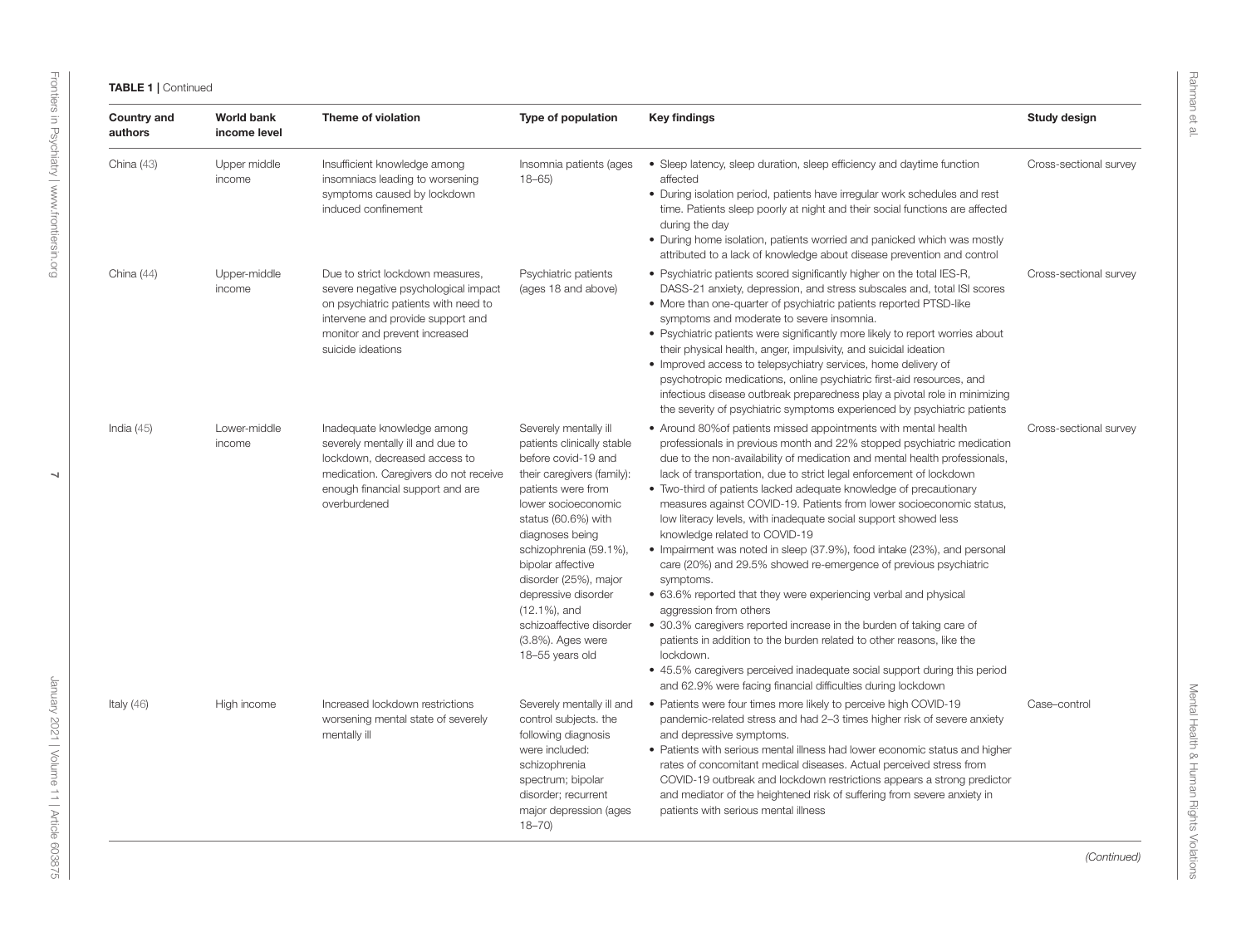| <b>Country and</b><br>authors | <b>World bank</b><br>income level | Theme of violation                                                                                                                                                   | Type of population                                                                    | <b>Key findings</b>                                                                                                                                                                                                                                                                                                                                                                                                                                                                                                                                                                                             | Study design                                              |
|-------------------------------|-----------------------------------|----------------------------------------------------------------------------------------------------------------------------------------------------------------------|---------------------------------------------------------------------------------------|-----------------------------------------------------------------------------------------------------------------------------------------------------------------------------------------------------------------------------------------------------------------------------------------------------------------------------------------------------------------------------------------------------------------------------------------------------------------------------------------------------------------------------------------------------------------------------------------------------------------|-----------------------------------------------------------|
| United States (47)            | High income                       | Lockdown and home confinement<br>increasing cases of gender-based<br>violence with traditional support<br>venues cut                                                 | Orthopedic trauma<br>patients                                                         | • In 2019, 76 patients (26%) had a mental health diagnosis compared with<br>110 patients (43%) in 2020<br>• In 2019, 34 patients (11%) reported interpersonal violence vs. 51 patients<br>(20%) in 2020<br>• Proportion of women presenting with fracture was higher in the<br>2020 group                                                                                                                                                                                                                                                                                                                       | Retrospective cohort<br>study                             |
| Spain (48)                    | High income                       | Lockdown and home confinement<br>lead to social isolation potentially<br>worsening cognition and functioning<br>due to limits on exercise and social<br>interaction  | Elderly (community<br>dwelling with mild<br>cognitive impairment or<br>mild dementia) | • Living alone reported greater negative psychological effects and sleeping<br>problems and some elderly changed living situation to have family as<br>support network<br>• Measures adopted to address negative experiences of lockdown<br>included keeping informed, accessing health and social services, having<br>support network that prevents risk of exposure to COVID-19 and<br>guarantees food and medical supplies, daily routine with maintained<br>sleeping habits and leisure activities, staying physically and mentally<br>active with exercise, and preventing social isolation via technology | Cross-sectional                                           |
| France (49)                   | High income                       | Lockdown limiting mobility and ban<br>on social gatherings restricting ability<br>to socially stimulate and physically<br>workout-both critical to health            | Elderly                                                                               | • Despite decline in participation in group physical activities before<br>quarantine, older adults expressed need to perform physical activity at<br>home<br>• Physical activity important for elderly to maintain level of independence,<br>mental health, and well-being                                                                                                                                                                                                                                                                                                                                      | Qualitative inquiry with<br>semi-structured<br>interviews |
| Spain (50)                    | High income                       | Lockdown limits community and<br>family support for elderly and crucial<br>for adequate resources for mental<br>health available for elderly                         | Elderly (ages 60-80)                                                                  | • Oldest of elderly and youngest of elderly showed no difference in<br>psychological well-being and age only a negative impact on personal<br>growth<br>• Perceived-health, family functioning, resilience, gratitude, and acceptance<br>had significant associations with both personal growth and purpose in life                                                                                                                                                                                                                                                                                             | Cross-sectional                                           |
| China $(51)$                  | Upper-middle<br>income            | Lockdown measures including ban<br>on social gatherings leads to<br>reduction of outdoor activities and<br>social interaction which are important<br>for development | Children/students in<br>grades 2 through 6                                            | • Students who were slightly or not worried about being affected by<br>COVID-19 had significantly lower CDI-S scores than those who were<br>quite worried, with a decreased risk of depressive symptoms<br>. Those who were not optimistic, compared with those who were quite<br>optimistic, had significantly higher CDI-S scores, with an increased risk of<br>depressive symptoms                                                                                                                                                                                                                           | Cross-sectional                                           |
| China (52)                    | Upper-middle<br>income            | Lockdown interrupted education and<br>increased pressure and stress<br>especially on students preparing for<br>entrance exams                                        | Children/adolescents                                                                  | • With increasing grade, proportion of students with depressive and anxiety<br>symptoms increased<br>• Scores for COVID-19 knowledge, prevention and control measures, and<br>projections of COVID-19 trend higher among students without depressive<br>and anxiety symptoms<br>• Female students suffered greater psychological impact, and higher levels<br>of stress, anxiety, and depressive symptoms                                                                                                                                                                                                       | Cross-sectional                                           |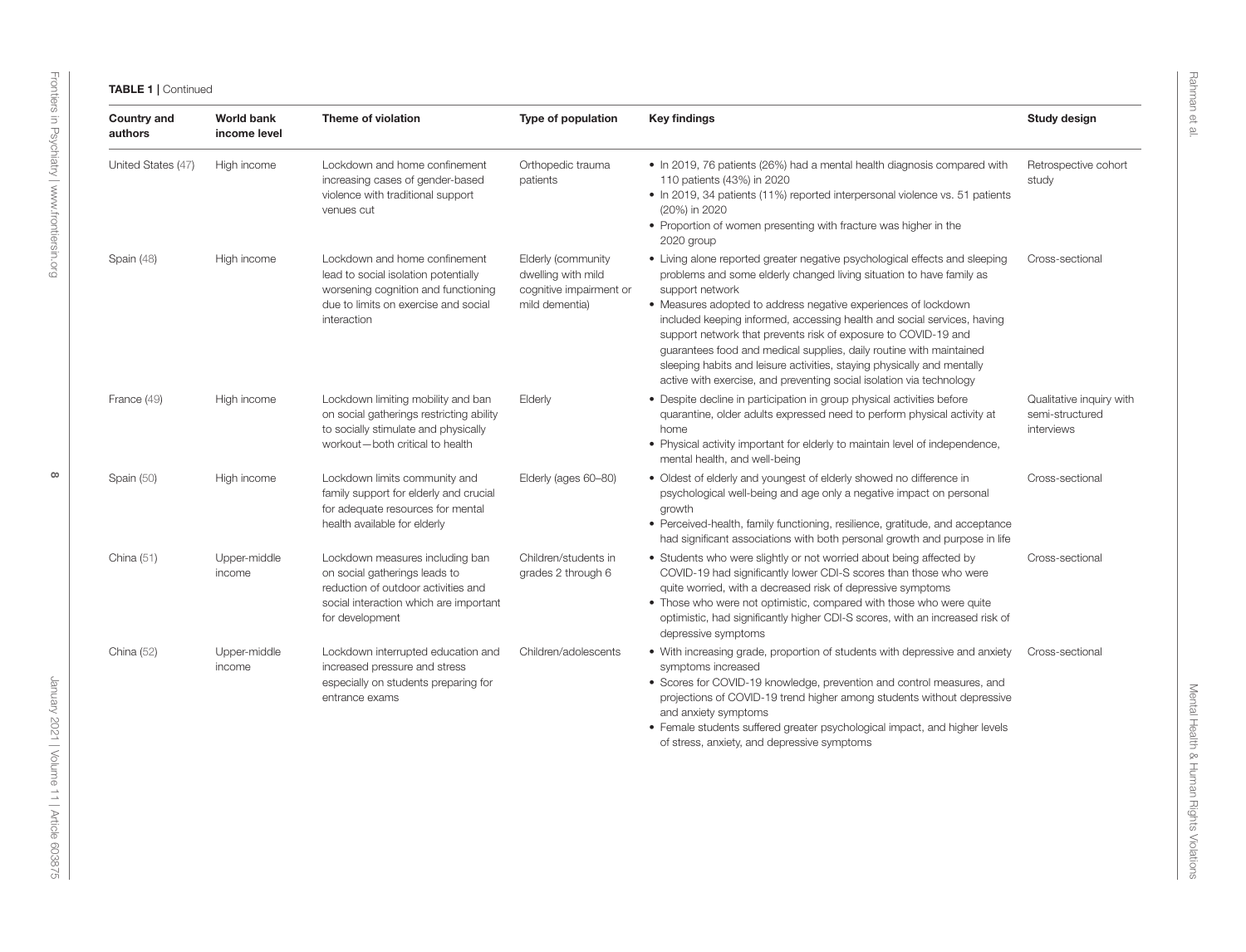<span id="page-8-0"></span>TABLE 2 | Key UN human rights protocols and policy documents for diverse populations.

| Legal/ethical policies                               | Guidance and recommendations                                                                                                                                                                                                                                                                                                                                                                                                                                                                                                                                                                                                                                                                                                                                                                                                                                                                                                                                                                                                                                                                                                                                                                                                                                                                                                                                                              |
|------------------------------------------------------|-------------------------------------------------------------------------------------------------------------------------------------------------------------------------------------------------------------------------------------------------------------------------------------------------------------------------------------------------------------------------------------------------------------------------------------------------------------------------------------------------------------------------------------------------------------------------------------------------------------------------------------------------------------------------------------------------------------------------------------------------------------------------------------------------------------------------------------------------------------------------------------------------------------------------------------------------------------------------------------------------------------------------------------------------------------------------------------------------------------------------------------------------------------------------------------------------------------------------------------------------------------------------------------------------------------------------------------------------------------------------------------------|
| Emergency measures<br>(17)                           | State of emergencies should:<br>• Be temporary in scope, not used to stifle dissent, transparent, and least intrusive to achieve goals<br>• Have safeguards such as sunset or review clauses and allow independent review and legislative scrutiny<br>• Not violate non-derogable rights and use deprivation of liberties as penalty only as last resort and be reasonable, lawful, and appropriate<br>• Not arbitrary, unreasonable, necessary, proportionate to interest at stake, non-discriminatory, without arbitrary enforcement, and justified<br>• Support core economic and social rights of people<br>• Make sure law enforcement is compliant with international standards and human rights violation by them are met with swift<br>investigation and justice                                                                                                                                                                                                                                                                                                                                                                                                                                                                                                                                                                                                                  |
| Human rights of<br>migrants (18, 19)                 | To respect the human rights of migrants, states should:<br>• Put in place legislative, policy, administrative measures to ensure timely and effective access to health facilities regardless of immigration status<br>• Have provision of essential services separate from immigration enforcement and have social protection measures against<br>unemployment available<br>• Counter stigma related to racism and xenophobia through measures to prevent and address<br>• Make available information on prevention, diagnosis, and treatment of COVID in languages migrants can understand<br>• Take specific actions need to be taken to protect health of migrants in inadequate and unsafe conditions<br>• Include migrant children in policies for access to education and think of innovative ways for access to education<br>• Guarantee tightened border controls is non-discriminatory, confidential, and handled with dignity—and not imply indefinite detention<br>• Release migrants in detention and give services and non-custodial alternatives to protect both migrants and staff<br>• Guarantee labor rights of migrant works, and especially for those working in essential sectors<br>• Include migrants and their families in economic recovery policies<br>• Guarantee right of all migrants and their families to return to the country of which they are nationals |
| Women's human rights<br>(20)                         | States should:<br>• Recognize women are 70% of the frontline HCWs and therefore need adequate PPE and protection from stigma, safe and confidential access<br>to health services, and protection of sexual and reproductive rights<br>• Place special emphasis and attention to make sure girls continue their education particularly in LMICs<br>• Declare protection structures and services for victims of gender-based violence as essential<br>• Update referral pathways to reflect changes in available care facilities, ensure sufficient safe shelters<br>• Adequately resource hotlines and other support and reporting mechanisms<br>• Raise awareness via channels victims may seek help through and exempt that fleeing violence from punishment                                                                                                                                                                                                                                                                                                                                                                                                                                                                                                                                                                                                                             |
| Action on mental health<br>(21)                      | States should<br>• Consider mental health as essential components of national response and craft communication to be aware of potential impact on<br>mental health<br>• Ensure the widespread availability of emergency mental health and psychosocial support such as scaling up investments to remote services<br>• Declare in-person care for severe mental health disorders as essential<br>• Ensure social connectedness for older adults and other vulnerable populations in confinement through support of community action<br>strengthening cohesion, solidarity, and healthy coping to reduce loneliness<br>• Protect and promote the human rights of people with severe mental health conditions and psychosocial disabilities, for example, by monitoring<br>whether they have equal access to care for COVID-19<br>• Develop and fund the implementation of national services re-organization strategies that shift care away from institution to community services<br>• Ensure mental health is part of universal health coverage                                                                                                                                                                                                                                                                                                                                           |
| Human rights of<br>persons with disabilities<br>(22) | States and stakeholders need to:<br>• Prohibit denial of treatment on basis of disability, ensure priority testing, and promote research on impact of COVID on disabled<br>• Identify and remove barriers to treatment and ensure the continued supply and access to medicines<br>• Closely consult with and actively involve disabled people and representative organizations<br>• Conduct training and awareness-raising of health workers<br>• Refrain from blanket prohibitions of leaving the home and instead create exemptions for persons with disabilities to be outside                                                                                                                                                                                                                                                                                                                                                                                                                                                                                                                                                                                                                                                                                                                                                                                                         |
| COVID-19 and civic<br>space $(23)$                   | States should:<br>• Create avenues for participation and feedback and reach out to most at-risk (e.g., women, older persons, disabled)<br>• Maintain existing channels of civil society participation<br>• Uphold freedom of assembly and ensure the limiting of the exercise of that right is only and strictly tied to protect public health<br>• Respect right to privacy and adequate safeguards and accountability ensured with any surveillance proportional, lawful, and necessary<br>• Respect freedom of expression must be respected and not engage in limitation on access to relevant data, censorship, or criminalizing<br>journalistic activity<br>• Not penalize expression based on vague concepts which are not compatible with requirements of legality and proportionality                                                                                                                                                                                                                                                                                                                                                                                                                                                                                                                                                                                             |
| Human rights of older<br>persons $(24)$              | To ensure the well-being of the elderly, states should:<br>• Prioritize testing of vulnerable populations including older adults living in long-term facilities<br>• Ensure continuity of adequate care services such as mental health services, palliative and geriatric care, including through support for caregivers<br>• Strengthen services to prevent and protect older persons, particularly older women, from violence and abuse, such as domestic violence<br>and neglect<br>• Ensure visitor policies in residential care facilities, hospitals and hospices balance protection of others with need for family and connection<br>• Assess needs, particularly those more isolated or with cognitive decline/dementia to provide support, including mental health<br>and psychosocial                                                                                                                                                                                                                                                                                                                                                                                                                                                                                                                                                                                           |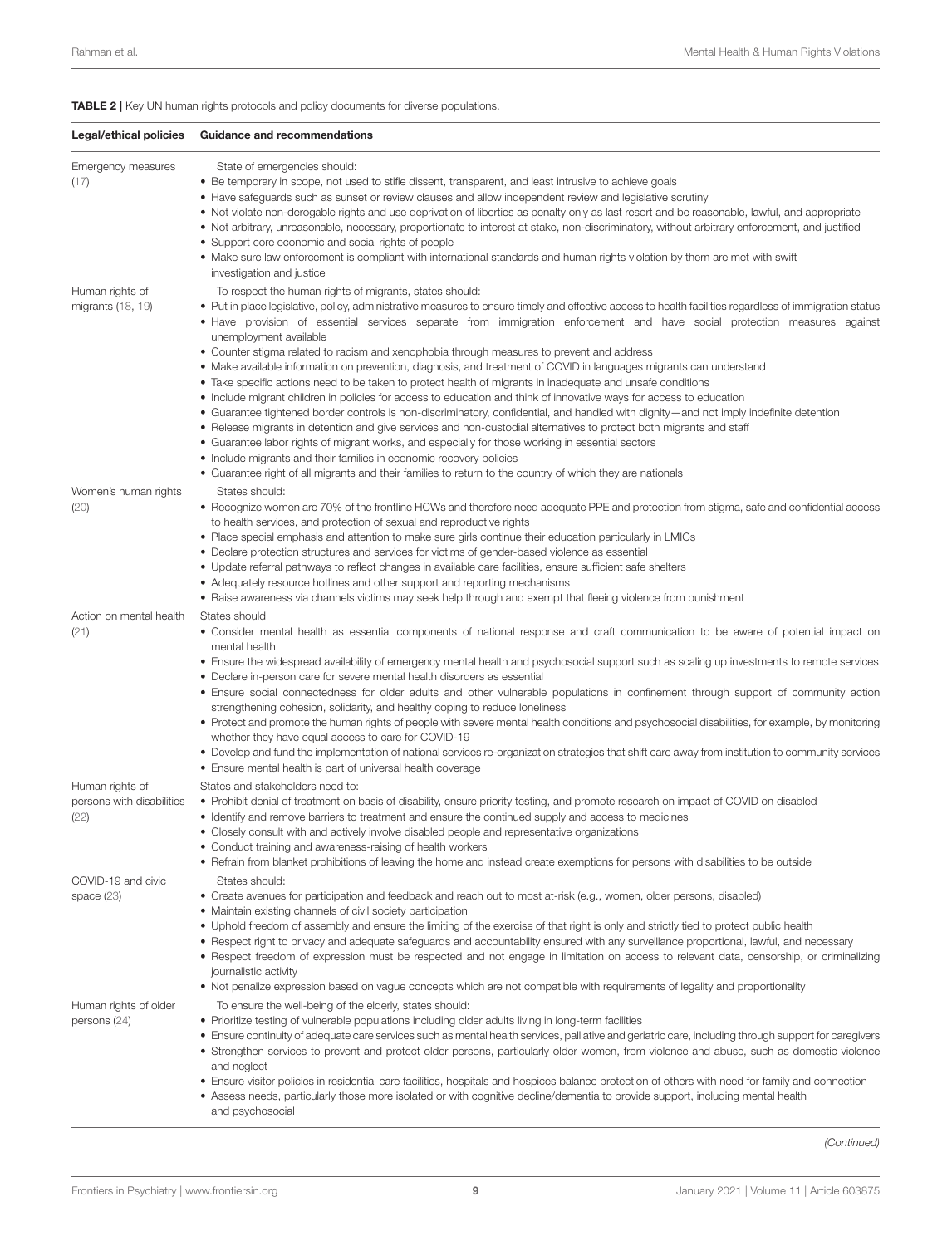#### TABLE 2 | Continued

| Legal/ethical policies                          | <b>Guidance and recommendations</b>                                                                                                                                                                                                                                                                                                                                                                                                                                                                                                                                                                                                                                                                                                                                                                                                                                                                                                                                                                                                                                                                                                                                                                                                                                                                   |
|-------------------------------------------------|-------------------------------------------------------------------------------------------------------------------------------------------------------------------------------------------------------------------------------------------------------------------------------------------------------------------------------------------------------------------------------------------------------------------------------------------------------------------------------------------------------------------------------------------------------------------------------------------------------------------------------------------------------------------------------------------------------------------------------------------------------------------------------------------------------------------------------------------------------------------------------------------------------------------------------------------------------------------------------------------------------------------------------------------------------------------------------------------------------------------------------------------------------------------------------------------------------------------------------------------------------------------------------------------------------|
|                                                 | • Do not stigmatize them and avoid stereotyping. Avoid labeling older adults as uniformly frail and vulnerable or words with negative connotations<br>• Adopt socioeconomic relief measures and social safety nets, such as guaranteed access to food, water, essential goods and services and<br>basic health care                                                                                                                                                                                                                                                                                                                                                                                                                                                                                                                                                                                                                                                                                                                                                                                                                                                                                                                                                                                   |
| Human rights of<br>children (25)                | To minimize the impact of COVID-19 on children, states should:<br>• Rebalance combination of interventions to minimize impact of standard physical distancing and lockdown on children in low-income countries<br>and communities and expand social protection programs to reach the most vulnerable                                                                                                                                                                                                                                                                                                                                                                                                                                                                                                                                                                                                                                                                                                                                                                                                                                                                                                                                                                                                  |
|                                                 | • Prioritize the continuity of child-centered services, with focus on equity of access—particularly in relation to schooling, nutrition programs,<br>immunization and other maternal and newborn care, and community-based child protection programs.                                                                                                                                                                                                                                                                                                                                                                                                                                                                                                                                                                                                                                                                                                                                                                                                                                                                                                                                                                                                                                                 |
|                                                 | • Provide practical support to parents and caregivers, including how to talk about the pandemic with children, how to manage their own<br>mental health and the mental health of their children, and tools to help support their children's learning                                                                                                                                                                                                                                                                                                                                                                                                                                                                                                                                                                                                                                                                                                                                                                                                                                                                                                                                                                                                                                                  |
| Human rights of<br>minorities (26, 27)          | States should:<br>• Ensure equal access to health care and eliminate any discriminatory practices against racial or ethnic groups<br>• Prioritize access to free or affordable testing, medications and needed procedures<br>• Involve communities and representative associations in designing and implementing health programs<br>• Ensure racial or ethnic minorities are not disproportionately controlled, harassed and profiled by law enforcement authorities<br>• Ensure the right of individuals to an effective remedy against the perpetrators of acts of racial discrimination, including when such acts are<br>committed by law enforcement officers or other State officials<br>• Ensure online learning does not exacerbate existing racial inequalities, and bridge digital divide<br>• Mitigate disproportionate impacts of violation of the right to adequate housing through measures that include providing direct financial<br>assistance, and enacting a moratorium on evictions due to arrears<br>• Ensure food, water, and sanitation facilities are accessible and available in quantity and quality sufficient to satisfy needs of all<br>• Adopt fiscal stimulus and social protection packages aimed to mitigate longer term economic and social consequences of pandemic |
| Human rights of<br>persons in detention<br>(28) | States should:<br>• Address prison overcrowding, prioritize release of individuals of those who are children, persons with health conditions, low risk profiles, and<br>persons with imminent release dates<br>• Ensure that rationing of health responses and allocation decisions are guided by human rights standards based on clinical status and do not<br>discriminate based on any other selection criteria, such as age, gender, social or ethnic affiliation, and disability to minimize creating<br>avoidable rise in anxiety and stress levels, especially among children and the elderly                                                                                                                                                                                                                                                                                                                                                                                                                                                                                                                                                                                                                                                                                                  |

Key human rights protocols and policy documents relevant to this review are summarized in this table.

black, Asian and minority ethnic groups, people experiencing socioeconomic disadvantage, unemployment, disability, chronic physical illnesses, mental disorders and COVID-19 diagnosis. Furthermore, a study in the United States found an increased number of orthopedic trauma patients reporting a mental health diagnosis post-quarantine compared to pre-quarantine as well as an increased number of patients reporting interpersonal violence as the reason for their injury [\(47\)](#page-17-16).

#### Shortage of Supplies and Equipment for **HCWs**

As part of the right to health, the International Covenant on Economic, Social and Cultural Rights obliged the governmental and health agencies to plan and optimize the use of personal protective equipment (PPE) among HCWs during public health emergencies such as COVID-19 [\(54,](#page-17-17) [55\)](#page-17-18). This also includes providing them with appropriate training, education, and informational material that can prevent physical and mental harm from health care-associated infections.

According to the UNICEF and WHO, it is estimated that the majority of HCWs provide services and work in environments that lack basic infrastructure to support water, sanitation, hygiene and basic health care-related waste management [\(56\)](#page-17-19). Lack of PPE has found to have negative consequences on HCWs' mental health. In a study conducted in Egypt, HCWs reported that crowded and ill-equipped workplaces and widespread shortages of PPE during COVID-19 pandemic increased their fear of getting a serious infection [\(39\)](#page-17-20). These situations add emotional and mental burden for HCWs in attempting to self-isolate themselves from their families and communities [\(36\)](#page-16-41). A crosssectional study in Lebanon reported that quarantined HCWs suffered adverse mental effects such as anxiety, stress, and depression that increase under self-isolation because suspected COVID-19 infection [\(37\)](#page-16-42). A similar study in Jordan found depression and anxiety to be more prevalent among HCWs than the general population. Specifically, pulmonologists and ENT specialists, who are at the frontline of the pandemic, scored higher in depression and anxiety surveys compared to other specialists [\(36\)](#page-16-41).

Studies reported that fear in communities about the exposure to infection through interaction with HCWs expose them to feardriven shunning and outright discrimination and persecution [\(38,](#page-16-43) [57\)](#page-17-21). In Singapore, a study conducted among different HCWs found a higher perceived stigma level that was associated with higher levels of stress and post-traumatic stress symptoms. The study highlighted how internalization of stigma can reinforce avoidant behavior and social isolation which would increase traumatic stress symptoms, triggered by negative reactions from the surrounding community [\(38\)](#page-16-43). Another study from Egypt found two-thirds of surveyed HCWs feared stigmatization and discrimination related to COVID-19 [\(39\)](#page-17-20). The authors suggested that in collective societies and faith-based communities in Egypt,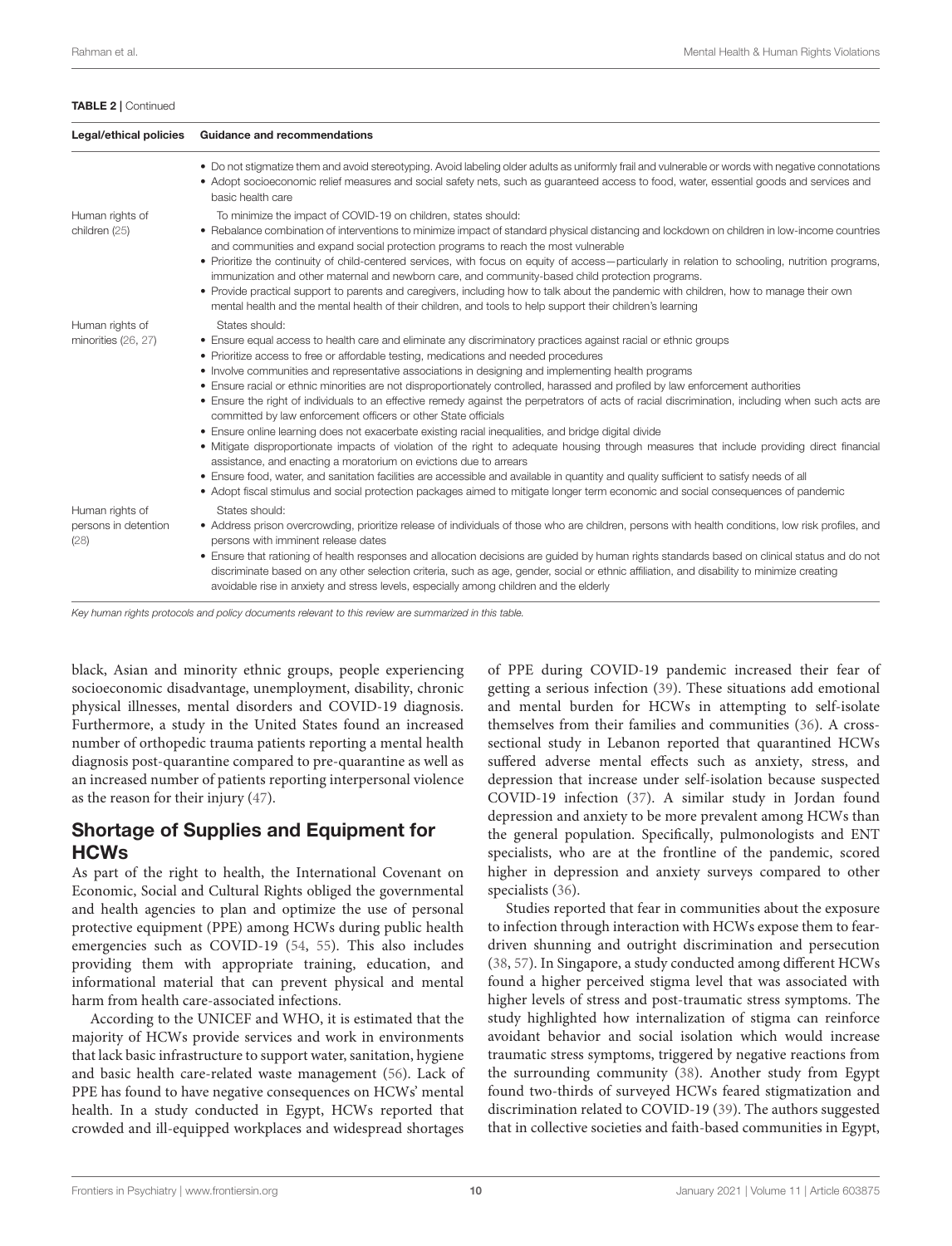social stigma associated with COVID-19 can be addressed through education, clear announcing of health care policies, and launching stigma reduction programs. A study from China on former COVID-19 patients, including 13.3% medical staff, found perceived discrimination was associated with clinically significant PTSD symptoms, severe depression, and severe anxiety [\(40\)](#page-17-22).

### Child Rights

According to the Declaration of the Rights of the Child [\(58\)](#page-17-23), children's rights include protection, education, health care, shelter, and good nutrition. Numerous studies have found impacts of the pandemic on children's behavioral health, development and growth, physical health, and educational outcomes, with possible differential impacts by age and gender. In China, the national government imposed a reduction of outdoor activities and social interaction among the population, including children, out of fear of spreading the virus. This resulted in adverse outcomes in children's mental, social, and behavioral health. Specifically, it found that during home confinement, Chinese children, ages 7–11, who felt insecure and anxious, had a significantly higher risk of depressive and anxiety symptoms [\(51\)](#page-17-24). Also, the closure of schools and educational institutions in China during lockdown disrupted the learning and educational process. It also deprived students of the sense of stability and normalcy that schooling provides. In a survey of 8,140 students in different educational stages, the proportion of students who reported depressive and anxiety symptoms was high, especially among those preparing for entrance exams which had been disrupted [\(52\)](#page-17-25). The same study reported that female and male students differ in their perceptions of the psychological impact due to losing access to schools during COVID-19 with girls suffering from greater psychological impact, including stress, anxiety, and depressive symptoms [\(52\)](#page-17-25). Also, specific facets of children's rights, such as health care, shelter, and nutrition, were also affected. Specifically, families that deal with lockdown and COVID-19 related financial stressors, struggle to provide basic needs and daily supplies, resulting in adverse mental health outcomes for family members such as stress, anxiety, and depression [\(59\)](#page-17-26).

#### Rights of Elderly Individuals

In recent years, there have been significant advocacy efforts supporting human rights of older persons including full respect for their needs, privacy, and health care [\(60\)](#page-17-27). During COVID-19, elderly individuals were found to have less access to free movement including in open and public spaces which restricted their ability to exercise and engage in leisurely or other essential activities—deteriorating their mental health and well-being [\(49\)](#page-17-28). In our review, we identified two studies in developed countries, and no studies related to elderly populations in developing countries. A study in Spain of community-dwelling older adults with mild cognitive impairment or dementia found that enforced lockdowns, curfews, and social isolation had more significant adverse psychological effects and exacerbated sleeping problems for elderly living alone [\(48\)](#page-17-29). In contrast, another study found that the COVID stress-related factors, except for the loss of a loved one, were not statistically linked with the deterioration of psychological health among the elderly during stay-at-home orders; the participants showed resilience in managing COVIDrelated stress challenges due to sufficient personal resources [\(50\)](#page-17-30).

#### Disproportionate Impacts on Minorities and Psychiatric Patients

In accordance with the UN Pact on civil and political rights, national, ethnic, religious, or linguistic minorities [\(61\)](#page-17-31) are meant to freely receive health services without any discrimination [\(62\)](#page-17-32). In the United States, which has the highest number of confirmed COVID-19 cases as of August 2020 (Johns Hopkins University, 2020) [\(63\)](#page-17-33), the populations that have been impacted the most disproportionately are racial and ethnic minorities. Prevalence for COVID-19 infection was reported higher in ethnic minorities than whites given inequality in health, welfare service access, and other existing social structural issues such as structural racism and discrimination, and this inequality and right violations may have led to higher mental health problems in racial and ethnic minorities. A cross-sectional study investigating differences between awareness about COVID-19 by race and ethnicity found African-Americans and Hispanics were less likely to be informed about the pandemic and effective prevention methods [\(33\)](#page-16-44). These findings align with another study in India where patients with mental illness from disadvantaged backgrounds had less access to information via the internet, media, online health information [\(45\)](#page-17-34). Unequal access to information along with lack of proper health care during lockdown jeopardize their physical and mental health.

Spreading of infectious diseases often fuels racism and xenophobic tendencies, especially against racial and ethnic minorities [\(64,](#page-17-35) [65\)](#page-17-36). This results in a detrimental impact on the health well-being of disadvantaged minority populations and indirectly denies them access to medical care [\(66\)](#page-17-37). A cross-sectional study linked xenophobia with mental well-being among ethnic/religious minorities: a survey of the non-Muslim Indian population found that fear, generalized xenophobia, and specific xenophobia, and collectivism negatively impacted their feelings and functional aspects of mental well-being [\(34\)](#page-16-45). In another study, researchers screened the physical and mental health of minority migrants' workers in 140 areas across India, which included construction sites, relief camps, government hostels, and shelter homes during the COVID-19 pandemic. Their findings underscored that the economic, social, and environmental disadvantages were bothersome to the migrants and were worsening their mental health, undermining their resilience, and upsetting their quality of daily living [\(35\)](#page-16-46). The impact was prominent among pregnant women as the interviewees who were feeling overwhelmed and concerned about their lack of access to health services because of the pandemic.

Similarly, unintended consequences of the strict legal enforcement of lockdown during the COVID-19, including lack of access to medications and mental health professionals and coupled with lack of transportation, negatively impacted treatment compliance among psychiatric patients. Specifically, in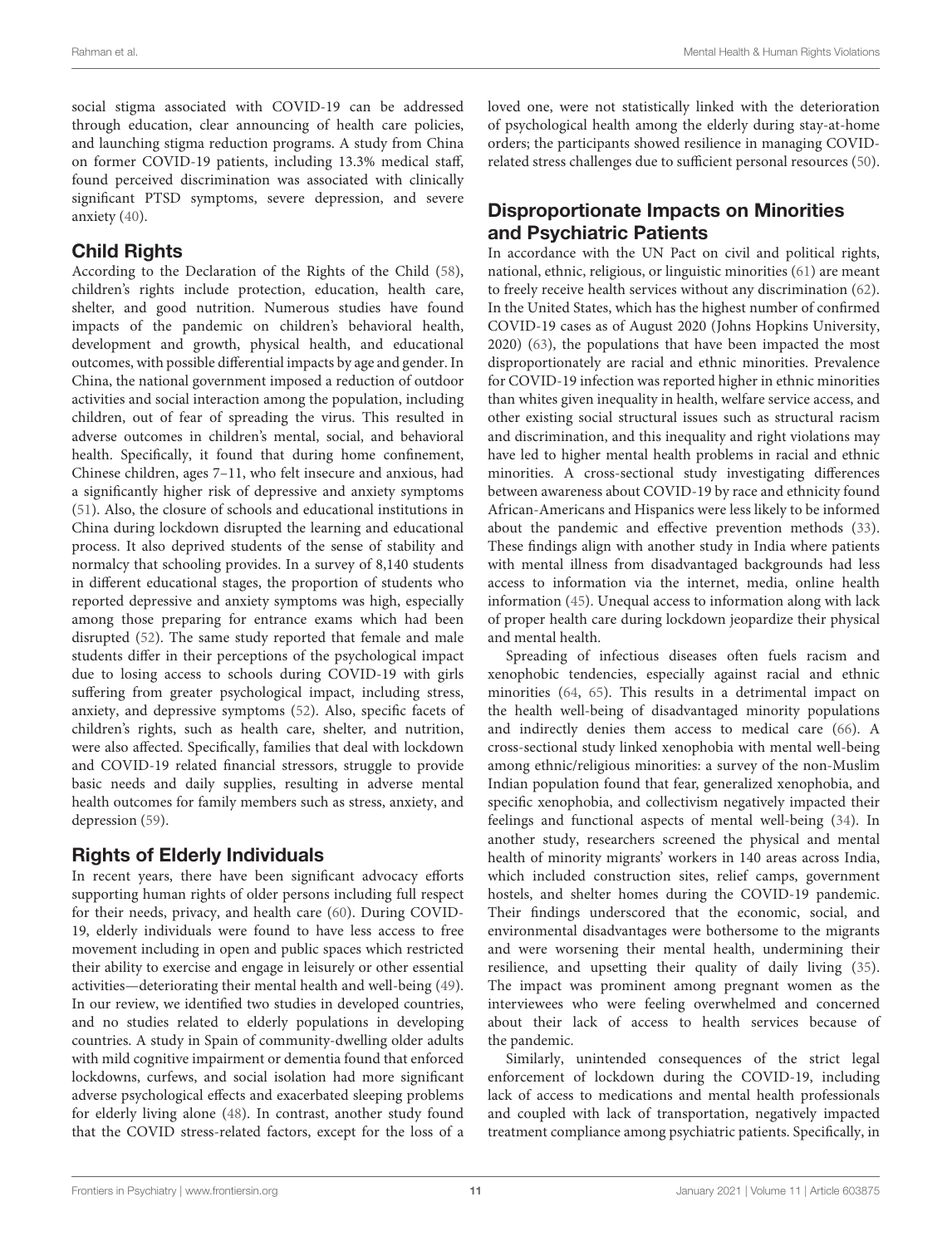India, a study of severely mentally ill patients during lockdown found 80% of patients missed their appointments and failed to contact their mental health professionals, 30% showed features of relapse of symptoms during the lockdown, and 22% stopped their psychiatric medication with patients from lower socioeconomic status, low literacy levels, and with inadequate social support showing less knowledge related to COVID-19 [\(45\)](#page-17-34). A similar pattern was observed among patients with Obsessive-compulsive disorder (OCD) in Italy. In a group of patients with OCD who had completed an evidence-based therapeutic path for OCD before the quarantine, there was significant worsening of OCD symptoms compared to the pre-quarantine period. The author hypothesized that the lockdown and limited access to mental health centers may have discouraged patients in from seeking help and delayed the needed interventions [\(42\)](#page-17-38).

Psychiatric patients in China were found to show higher rates of anxiety, depression, and stress symptoms compared to the general population [\(44\)](#page-17-39). Another study from China found insomnia patients had worse sleep latency, sleep duration, and sleep efficiency due to home isolation and insufficient knowledge [\(43\)](#page-17-40). Due to limitation on mobility, cancer patients in Ghana were unable to engage in activities involving social gatherings, worsening their mental health [\(41\)](#page-17-41). Even though psychiatric patients often experience high levels of social discrimination [\(67\)](#page-17-42), in this review, a study in China reported that patients with mental illnesses had not been experiencing additional discrimination during the COVID-19 epidemic [\(44\)](#page-17-39). Though, in India, self-isolation and stay-at-home orders forced many psychiatric patients to live in unsafe homes and increase their exposure to domestic violence. In India, ∼63.6% of psychiatric patients reported that they were experiencing verbal and physical aggression from others and 30.3% of their caregivers expressed a feeling of the excessive burden of taking care of patients in addition to the burden related to other reasons, like financial issues related to the lockdown [\(45\)](#page-17-34).

## **DISCUSSION**

#### **Overview**

The review identified human rights violations that are associated with adverse mental health outcomes such as mobility restrictions including quarantines and lockdowns, shortages of supplies and equipment, stigma, xenophobia, and discrimination, losing access to schools and proper education, lack of access to information, and inequalities around access to quality mental health services. In addition, the findings of this review underscore several points in advancing our understanding and knowledge of human rights restrictions and violations and their association with mental health well-being during the COVID pandemic. Given these findings, we would like to make a case that human rights of individuals and vulnerable populations must be protected during this pandemic and given that mental health is one of the fundamental rights, it needs prioritization at the public policy level [\(8\)](#page-16-7). Human rights and mental health are such delicate entities that at times public health and public policy actions might compromise larger interests of the most afflicted or vulnerable populations. Evidence-based policies may not always be representative of all members of the community. Therefore, ethical and rights-based approaches to ensure no added harm or disenfranchisement of individuals/groups is a sentiment that needs to be acted upon post-pandemic.

## Summary Findings Around Vulnerable **Groups**

From the articles reviewed, 24 identified studies were published between April and July 2020. This is consistent with the fact that the health emergency measures in response to COVID-19 were declared worldwide in March 2020 and therefore most relevant studies for this review would take place in the following months. Many of the identified studies were conducted in developed countries and there may be variation in the understanding of human rights and legislations across countries. See **[Table 2](#page-8-0)** that enlists Key UN human rights protocols and policy documents for diverse populations. The definition, understanding and agreement on vulnerable populations might also vary from one country context to the other. The understanding, development and functioning of public mental health systems might also vary in different geopolitical contexts. Previous studies found that many developing countries lack the basic legal framework to protect patients suffering with mental illness as well as a recognition that there is an absence of specific human rights policy during health emergencies to guide mitigation and protection measures [\(13\)](#page-16-11). Both observations lend evidence to disproportionate impact on vulnerable key populations. The intersectional nature of multiple minoritized identities coalescing together such as being a migrant, disabled, and an adolescent girl—their complexity, need for comprehensive policy action cannot be under-emphasized here.

In our review, a strong association between the adverse mental health outcomes and human rights restrictions such as quarantine has been well-documented, a clear finding in our review with anxiety and mood disorders being the most common conditions impacting populations [\(68\)](#page-17-43). Additionally, countries with higher-than-average rates of stress-related symptoms pre-COVID may continue to experience increases if effective measures are not implemented which necessitates a collective plan of action.

Findings of adverse mental health outcomes following human rights violations were reported among vulnerable subgroups such as children, girls, elderly, and racial/ethnic minorities. The two studies that examined the mental health-related adverse outcomes associated with human rights violations found significant deterioration in children's mental, social, and behavioral health due to restriction in daily activities and movement [\(51,](#page-17-24) [52\)](#page-17-25). It is important to note that the lockdown and social distancing could cause children—and especially children with mental disorders including developmental disabilities or physical or psychological comorbidities—to be prevented from fulfilling their psychological needs and developmental milestones leading to underdevelopment [\(69\)](#page-17-44). Furthermore, home confinement can increase child abuse as pre-pandemic the vast majority of abuse was reported by staff working at institutions which were temporarily closed raising concerns that child abuse will go unnoticed, leading to higher child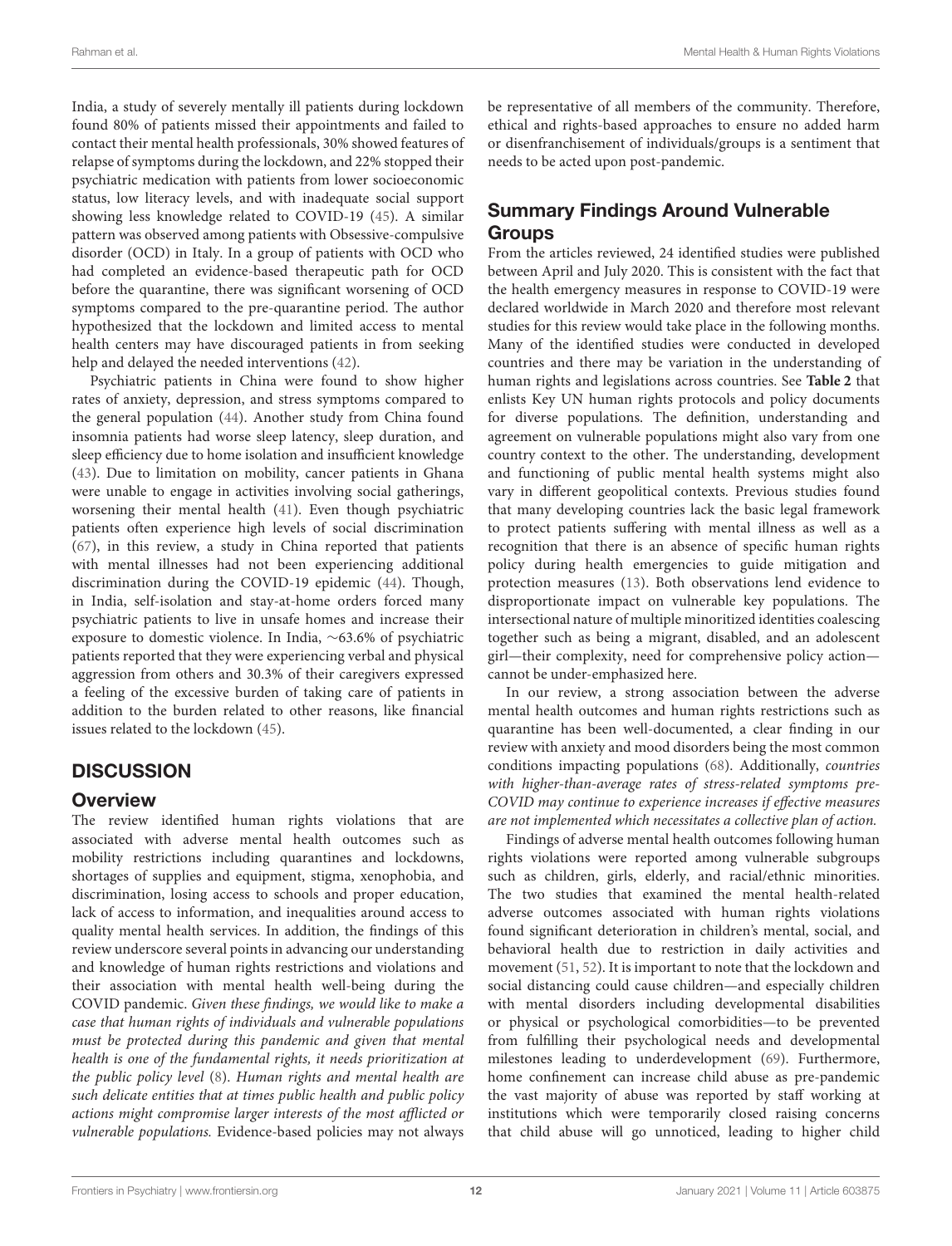morbidity and mortality and long-term negative developmental consequences [\(70\)](#page-17-45). The United Nations Population Fund (UNFPA) estimates, due to the COVID-19 pandemic, 42–66 million more children potentially falling into poverty, and 13 million child marriages by 2030 that could otherwise have been averted, and 2 million more cases of female genital mutation by 2030 that could have been avoided [\(71,](#page-17-46) [72\)](#page-17-47). Child marriages, child labor and such practices can flourish unchecked during this protracted pandemic. This is also an example of practices and cultural traditions that would yield in harmful short and long term mental health outcomes for the vulnerable children.

In this review, we found that girls suffered varied mental health outcomes due to violations of their human rights via losing access to school [\(52\)](#page-17-25). These are consistent with what is reported by WHO [\(73\)](#page-17-48), as existing gender inequalities are exacerbated by COVID-19 which affect both genders differently [\(74\)](#page-17-49). The realization of girls' human rights and their well-being, especially during emergencies, have not always been accorded priority attention [\(75\)](#page-17-50). Furthermore, females' access to sexual and reproductive health services is likely to be affected [\(76\)](#page-17-51). In our review, difficulties were reported by pregnant women in accessing basic prenatal services during the pandemic due to closure and movement restrictions [\(35\)](#page-16-46) and a previous report found that stay-at-home orders may contribute to women's vulnerability and considered a risk factor for gender based violence [\(74\)](#page-17-49). Mobility restrictions can increase domestic violence and in our review a study from the United States found an increase in orthopedic trauma patients reporting interpersonal violence post-lockdown compared with pre-lockdown with an increase in fractures in female patients indicating an increase in gender based violence [\(47\)](#page-17-16). Additionally, a UN human rights report alluded to rise in gender based and domestic violence due to economic and psychosocial challenges [\(76\)](#page-17-51). We do strongly recommend national level action on mitigating the harms caused by violence on women and girls as domestic violence is both a cause and consequence of mental ill-health [\(77\)](#page-18-0). A gender responsive training for health care workers, police, law enforcement officers and social protection workers would be critical in reducing the disproportionate burden of mental ill-health that will fall on young girls and women exposed to abusive environments.

Our review found HCWs suffered negative consequences as a result of shortage of supplies and equipment as well as stigma [\(39\)](#page-17-20). Other reports have also found mistreatment because of stigma toward HCWs such as the denial of public transport, eviction from homes, and assaults when carrying out duties negatively impacted their mental health [\(75\)](#page-17-50). To mitigate stigma, proper health education is needed to target the public to prevent social harassments of HCWs and COVID-19 survivors.

Regarding elderly's rights, two studies examined the association of human rights violations and mental health outcomes among elderly people in developed countries [\(48,](#page-17-29) [50\)](#page-17-30). Common characteristics across the studies that were indicative of human rights violations were: enforced lockdown, curfews, and restricted the ability to exercise and engage in essential activities. No identified study examined old age discrimination or factors that directly contributed to autonomy of elderly individuals. However, other reports have noted that well-intentioned but ageist public messages can cause the elderly to be marginalized and to mitigate this, countries can use inclusive language and avoid negative emphasis on risk [\(78\)](#page-18-1). Furthermore, to lessen potential adverse mental health impacts on the elderly especially those with mental disorders or predisposed to feelings of loneliness—due to home confinement and curtailing of mobility rights, countries can engage in promoting social connection in public health messaging, mobilizing resources from family members, and giving help via community-based networks [\(79,](#page-18-2) [80\)](#page-18-3). One of the moral imperatives we have as a global community is to strengthen mental health via reduction of increasing social isolation in the face of this protracted pandemic.

Studies have noted with concern adverse mental health outcomes due to human rights violations including lack of access to accurate and up-to-date information among racial and ethical minorities [\(33\)](#page-16-44). Our review also found xenophobic viewpoints were correlated with negative well-being for both holding those viewpoints and those targeted which have coincited with underreporting and biased media coverage as well as misinformation targeting religious minorities [\(34\)](#page-16-45). In our review, a study has revealed an additional model of ecology of health and sickness based on social determinants of health among migrant workers which are one of most marginalized and stigmatized population in LMICs [\(35\)](#page-16-46). It has also been noted that refugees and immigrants in detention centers face an increased likelihood of developing post-traumatic stress disorder as many refugees associate economic hardship, food and medicine shortages with a threat to life alongside viewing military presence to enforce restrictions as a threat and not a protection [\(81\)](#page-18-4). There has been little-to-no scholarly work on this subject though police brutality has been on the rise in context of enforcing stay-athome and mask-guidelines [\(82\)](#page-18-5). Concerns have been raised over the disproportionate impact of over policing in enforcing lockdown measures toward minority communities [\(83\)](#page-18-6). There have also been reports of physical beatings or killings over breakings of curfew laws [\(84\)](#page-18-7) which is a violation of human rights [\(85\)](#page-18-8). The mental stress and trauma associated with such events would become subject of further inquiry as time moves on but sensitivity training and ethical psychosocial response needs to be embedded within judicial and armed services assisting emergency response. Racial, ethnic and religious discrimination remains an area with very limited evidence around how mental health field can be leveraged to promote equity and social justice focused messages but also ways of providing care to aggrieved populations.

Human rights restrictions and violations have significant impacts on treatment outcomes, but higher impacts on patients with mental disorders given pre-existing mental health condition and social ostracization due to stigma. Research suggests that patients with mental illness are suffering from worsening of their pre-existing condition and difficulty in maintaining medication adherence because of restriction of mobility and lack of access to medications [\(42,](#page-17-38) [45\)](#page-17-34). This was coupled with increased experiences of verbal and physical violence at hands caregivers. It is important to limit the abuses of human rights of those with mental health conditions especially by curtailing marginalization and stigmatization and increasing resources toward providing services [\(86\)](#page-18-9). Article 11 of the Convention on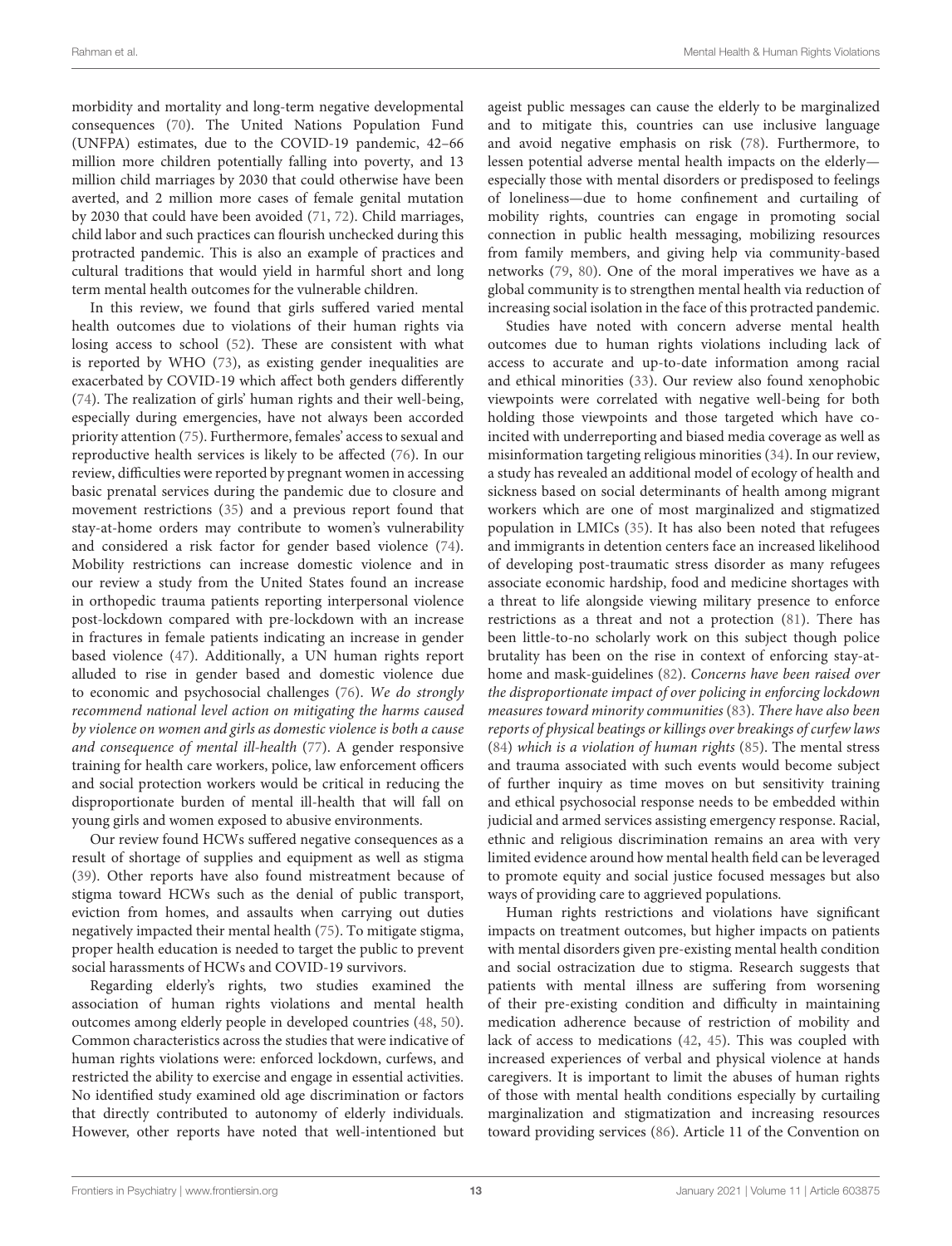the rights of individuals with disabilities (CRPD) stipulating that all necessary measures to ensure protection and safety of persons with disabilities in situations of risk should be pursued [\(87\)](#page-18-10). Furthermore, it is vital to ensure the well-being of caregivers of vulnerable individuals. This is especially pertinent in a disability setting as the caregiver's well-being is also important for the well-being of their charge or family member. A side effect of the lockdown in Europe on people with disabilities has been a massive harmful impact with reductions, early discharge, and the stoppings of admissions to rehabilitation expected to lead to an increased rehabilitation demand after the emergency subsides [\(88\)](#page-18-11). Despite the boom in digital health during the COVID-19, no reported studies examined the role of engagement of technology with available services in mitigating the structural barriers to getting mental health care during the COVID pandemic. For example, concerns have been expressed that digital health services may not assist in decreasing inequity due to factors such as limited access of digital health services for those in poverty [\(89\)](#page-18-12). This is an area in need of serious research and policy level attention. Resource allocation in providing quality digital and telehealth services, online learning or improving access to services for high risk groups also needs urgent prioritization.

## Upholding Global Rights Conventions and Further Recommendations

UN committees that monitor nation states human rights actions include UN International Covenant on Civil and Political rights (ICCPR) [\(90\)](#page-18-13), Committee on Economic, Social and Cultural rights (CESCR) [\(55\)](#page-17-18), Committee on Elimination of Racial Discrimination (CERD) [\(91\)](#page-18-14), Committee on All forms of discrimination against women (CEDAW) [\(92\)](#page-18-15), Committee against Torture (CAT) [\(93\)](#page-18-16), Convention on the rights of the child (CRC) [\(94\)](#page-18-17), and CRPD [\(95\)](#page-18-18). In the context of emergencies, these committees advocate for right to health, human rights in health systems as well as upholding of human rights through health [\(96\)](#page-18-19). There are a number of guidelines in place as seen from **[Table 1](#page-4-0)** on key recommendations mostly from the Office of the High Commissioner around COVID-19 and vulnerable populations. The UN recommendations and guidance around COVID stipulates a public health approach to managing the pandemic impact based on equal rights, opportunity, and valuing freedoms especially of the most-at risk populations. Many share similar recommendations such as advising for more investment into these vulnerable populations to ensure the negative impacts of the lockdown—including quarantine, social distancing, economic fallout—are lessened and disproportionate limitations around access to services and rights due to structural inequities are addressed. It is important to consider these as they provide valuable insight in how to minimize the consequences of the COVID-19 pandemic response and its response which embeds human rights informed care and risk mitigation pathway. However, there needs to be more emphasis on strategies that would address lockdown, public health action associated impacts and their mental health outcomes, and the need to prioritize mental health and well-being holistically. Given that the pandemic is going to take us through several waves of infection spread and containment, it is critical for this rights based approach to embrace short and long term mental health consequences and mitigation strategies.

If we are to achieve a shared vision of protecting the population from adverse mental effects due to the pandemic and necessary pandemic responses, policy makers would benefit from an increased focus on strengthening leadership and governance, finance mechanisms, and developing programs and policies that include vulnerable populations [\(97\)](#page-18-20). For LMICs, it is critical for the service provision be focused on accessible and equitable evidence-based community care models corresponding with the existing mental health capacity to deliver care, train existing primary care staff to cater to increased mental health needs, implement prevention and promotion programs tailored to local needs, and support civil societies and employers to address the increased burden of mental illness.

Furthermore, mental health can be supported in the form of investment in the development of virtual platforms and telehealth to provide psychoeducation, self-guided low intensity interventions, alongside peer, and specialist-supported e-therapies. These can be embedded within integrated electronic health records and service platforms [\(98\)](#page-18-21). Task shifting to provide psychosocial and peer-based support will also be useful such as using lay volunteers trained to provide human connectedness to address physical distancing and resultant isolation- a strategy well-adopted in LMICs. These approaches will also be beneficial in HICs in that effective management of the mental health consequences of the pandemic in historically marginalized communities requires a multilevel, community-wide approach led by culturally sensitive mental health professionals [\(99\)](#page-18-22).

#### Improving Care for All

Regarding vulnerable and at-risk populations, there is a specific need to pay attention to their mental health as many of the inequities, access and service issues have longstanding history prior to COVID-19, and the pandemic has only further exacerbated them. Human rights violations in the mental health context remain significant throughout the world and cannot be explained by a lack of resources alone [\(100\)](#page-18-23). WHO QualityRights initiative aims to reform human rights within mental health field and has developed policies and sensitization strategies to carry out system level strengthening of a holistic response to mental illness keeping our right to dignity, freedom and health at center [\(101\)](#page-18-24). This thinking has been part of the WHO mental health treatment gap action program (mhGAP) framework to champion human rights informed thinking and rally for mental health as a core human right. Various fundamental human rights are interdependent therefore undermining one leads to a poor impact on others [\(102\)](#page-18-25). This means that all human rights should be addressed together, including mental health.

To help strengthen mental health systems researchers should focus on developing robust information systems able to be enhanced by linking with other data sources to run predictive models using robust informatics methodology. A focus can also be placed on community-based interventions to address the COVID-19 mental health issues in integrated approach alongside innovative digital solutions [\(97\)](#page-18-20). There is an urgent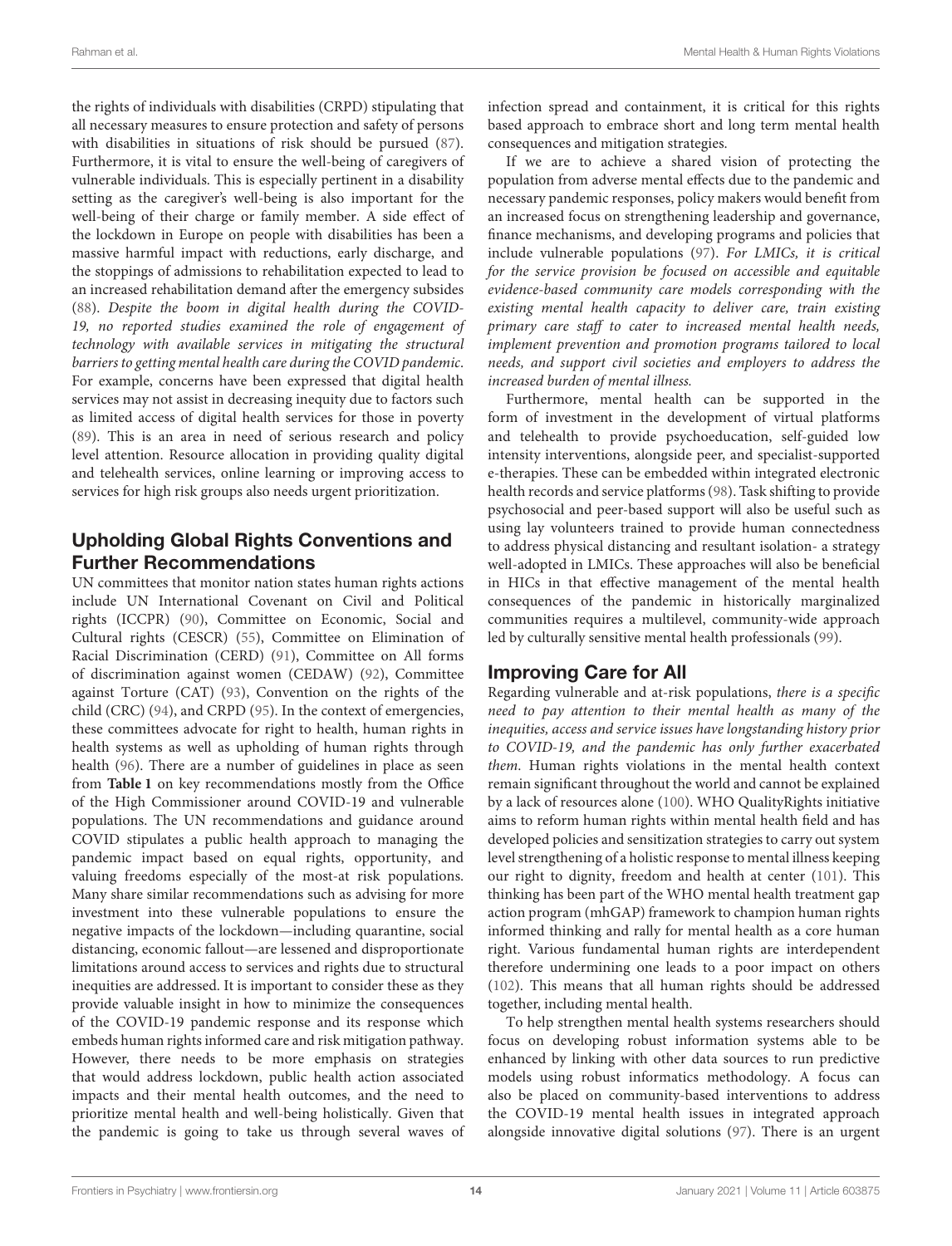<span id="page-14-0"></span>TABLE 3 | Emerging findings and recommendations going forward.

#### I OVERALL KEY FINDINGS

- Fundamental human rights of the elderly, individuals living with mental illness or disabilities, and other vulnerable populations are disproportionately affected due to COVID restrictions. These rights violations are compounded by significant levels of discrimination and stigma
- HCWs experienced stigma and discrimination in addition to neglect in their working conditions putting them and their families at risk
- Most of the empirical studies covered COVID-19 restrictions which, when protracted, lead to significant human rights violations
- Gender based violence and income inequities increased as a result of lockdown contributing to loss of livelihood and socioeconomic strains and disproportionately affecting women and girls
- Limited access to enhanced alternative services (such as m-learning or e-health support) whether educational, vocational or health to populations most disproportionately impacted by the pandemic
- Significant loss of education and social protection to children in vulnerable contexts due to closure of schools and other related servicers
- Socioeconomic and health costs of worsening mental health of vulnerable individuals—the motto of "do no harm" flouted during pandemic restrictions meaning restrictions meant to protect should not worsen health or harm

#### II OVERVIEW OF IMPACT AND RECOMMENDATIONS TO POLICY MAKERS AND RELEVANT STAKEHOLDERS

- Mental health is a fundamental human right and irrespective of race, class, gender, ethnicity, or age, needs to be prioritized during emergencies. If considerable populations become scarred as a result of this pandemic, their worsening mental health would deteriorate their own and nations' recovery from the pandemic
- Health systems strengthening approach: human rights violations tend to increase when systems are under-resourced and poorly managed. A holistic health system strengthening approach and adequate response to human rights is needed
- Equity and justice through health: one of the ways of upholding CRPD and CRC and related conventions is to address systematic, structural inequities by providing health services and prioritizing multidimensional needs of the vulnerable
- Protect civil liberties. It is also important to inform the affected population of the exact substantive, territorial and temporal scope of the application of the state of emergency and its related measures as suggested by the ICCPR guidelines. Additionally, it is important to value individual and community's right to expression of their concerns and voices
- Legality of enforcement of bans/closures/restrictions: As recommended by ICCPR and other international rights guidance, legality of state action and role of state actors on lockdown, restrictions and delays in services/opportunities needs to be kept in mind. Protracted restrictions run the risk of increasing levels of apathy and increasing violations by people in charge
- Human rights violations would lead to increased mental distress: abrasively implemented state actions can make individuals and families prone to mental distress and illness; these effects can be long lasting
- Have a pandemic and post-pandemic human rights approach infused with mental health: building back nations and economies requires developing community level solutions through champions who can address needs and identify strategies to build back better. State level funding and resource allocation is needed to address mental health during and after the pandemic

Recommendations include –

- prioritizing protecting lives and valuing marginalized and vulnerable populations' interests, helping people anticipate and address their health, and improved service access and livelihood challenges
- address discrimination and stigma in time, rapidly train government and civil services in what needs to be a human right informed response to the pandemic
- keep an eye on efforts to reducing inequality and disparities during and post-pandemic to make systems stronger

#### For certain specific vulnerable populations:

- Improve access to telepsychiatry services, home delivery of medications, and online psychiatric resources to minimize relapse of or worsening of symptoms by psychiatric patients
- Offer moral and financial support to HCWs, especially those under quarantine
- For elderly, adopt measures to ensure they are keeping informed, accessing health and social services, and guarantee food and medical supplies
- Use trusted sources in racial or ethnic minority communities to disseminate information and ensure job security
- Create a multi-stakeholder dialogue and discussion for policy action so it is well-informed, consultative and transparent in decision making, based in equity, with access and needs of most disenfranchised prioritized, with human rights elements relevant to COVID made part of mission statements of organizations, and learns from success stories within your own country and from other countries
- Actions to embrace for HICs: racial, ethnic and religious minorities are more vulnerable and so upholding their civil liberties and quality services and enhanced access is critical to reduce disproportionate ill-health burden. There needs to be a coordinated response between resourceful governments on supporting other countries by example and leading mobilization of action around inequity, stigma and discrimination both of mental illness as well as COVID-19 related fear and phobic responses. Gender and income inequity remain the key areas of action
- Actions to embrace for LMICs: enhanced investment and improved access to quality health services including mental health. Universal health coverage (UHC) needs to be prioritized and mental health care has to be an integral part of the UHC. Countries should actively develop policy and programmatic response that would reduce gender and income inequality. Given that the pandemic would impact a large number of informal workers in LMICs, services need to be offered without discrimination. Stigma and discrimination have to be actively addressed and focus on key vulnerable populations should receive policy and programmatic prioritization

#### III RECOMMENDATIONS TO MENTAL HEALTH PRACTITIONERS

- Giving a voice to the prioritization of psychosocial needs of vulnerable and at-risk highly marginalized populations including a trauma-informed approach. Development of low intensity interventions that can be rolled out with strategies such as task-sharing and task-shifting. Psychotherapy support should be promoted through social works and community volunteers
- Integrate system level human rights approach in delivering essential health services and in specialist health care: training health personnel, teachers, social, and other essential workers in basic psychological first aid and human rights-based service provision and system thinking
- Recognize how inequities and inequalities have exacerbated global burden of mental disorders and actively develop policy, programmatic and research level instruments to combat these disparities and improve mental health conditions of populations. Identify conceptual models and theories that guide intervention development targeting improved mental health outcomes, equity, emancipation, and social justice as key themes
- Develop solutions such as public information programs to address and caution against stigma and discrimination and use media platforms to disseminate anti-stigma and discrimination messages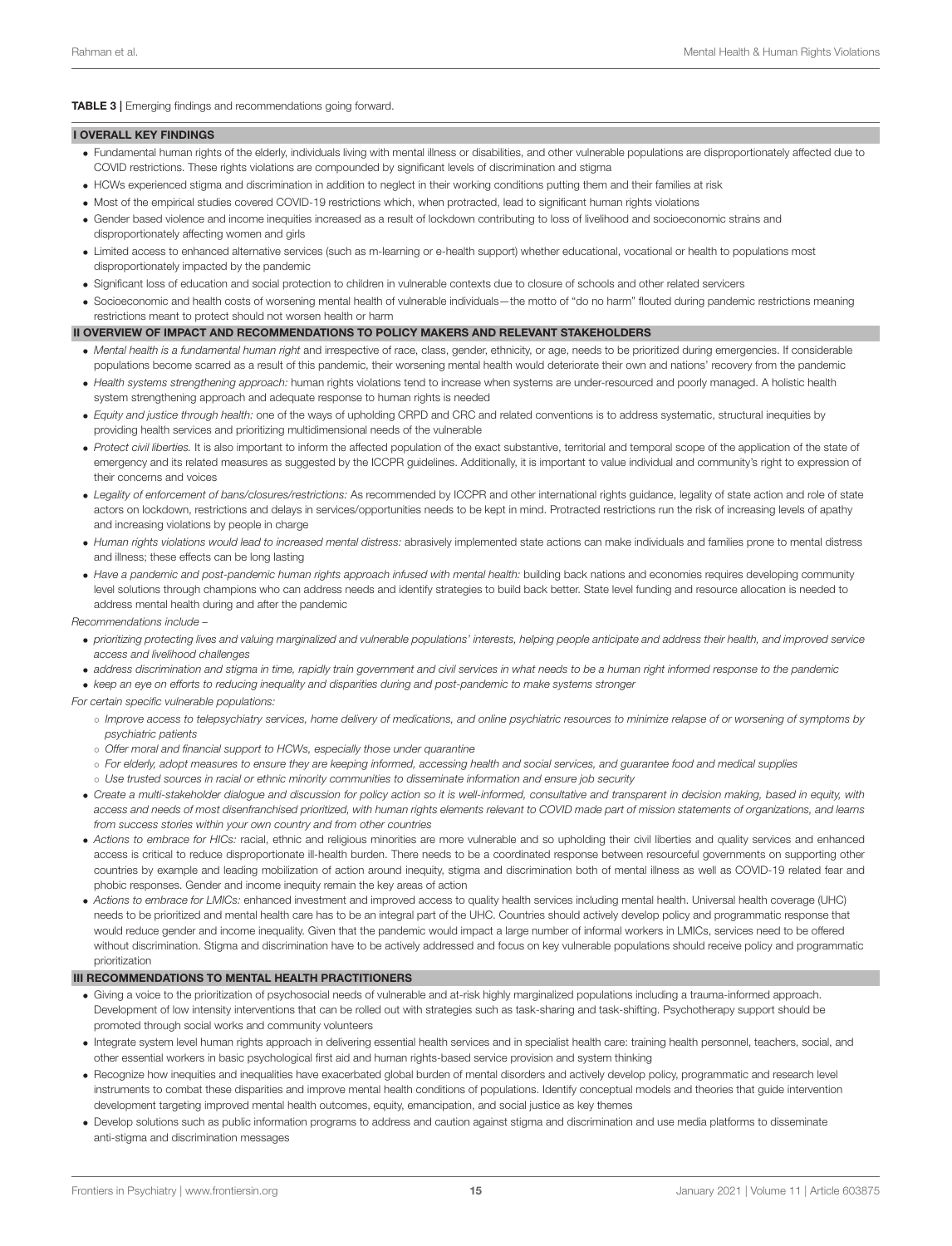need for research to address how mental health consequences for vulnerable groups can be mitigated under pandemic conditions, and on the impact of repeated media consumption and health messaging around COVID-19 [\(103\)](#page-18-26).

Addressing human rights can be a helpful way to mitigate the impact of mental illness on populations especially during public health emergency. Policy and frameworks to address different aspects of human rights can complement the various form of health services to enhance the mental health well-being during pandemics. However, effective implementation of the medicolegal and ethical aspect of the human rights will rely on the extent to which the research proved a direct association between violations and adverse mental health outcomes and how the implementation will be applied through public policy. Going forward this understanding may help to minimize the mental health risk associated with violations of human rights during health emergencies and provide the policy makers useful directions on how to address discrimination and human right violations in guidance, policies, and practices [\(104\)](#page-18-27). This review we hope has provided findings that set the foundation on how to integrate human rights as an integral part of public health response keeping mental health as a core thematic. In addition, the review provides pointers to ethical guidance when dealing with vulnerable populations especially during public heath crises (see **[Table 3](#page-14-0)** for further recommendations and overview of prominent findings). To target concerns about human rights violations during pandemics, policy makers should work with mental healthcare providers and target populations to ensure that suitable emergency health measures are provided through human rights lenses. This collaborative approach can pave the road to continue engaging or increasing engagement of different stakeholders in different sectors during stressful periods.

Although this review provides evidence that is valuable for addressing human rights perspectives while providing mental health services to different population, future research should (1) consider that some countries are still not signatories of the UN universal declaration of human rights and countries may have a different interpretation of what counts as a human rights violation; (2) countries also have different legal systems to define and enforce human rights measures; (3) there is need to arrive at a consensus on defining of human rights restrictions and violations in mental health and how it should be identified and quantified; and going forward through different UN human rights conventions as instruments to make that change; (4) adequate reporting of human rights restrictions and violations especially among vulnerable populations should be better etched out and this should include adverse mental health outcomes.

#### Strengths and Limitations

This review followed the guidelines for a rapid review. The review highlights human rights violations influencing the mental wellbeing in impacted population. We summarize the agreements and global or national policies that enforce human rights during emergencies as a reminder of what we ought to be looking out for and values countries need to hold themselves accountable to. Our findings contribute to a broader understanding of the impact of COVID pandemic on population health. This review does have some limitations, however. The research team tried to identify and include as many published papers as possible; however, because of the novelty of the topic, the defined articles were limited and the rapidly evolving nature of the pandemic and associated scholarly literature could have caused some relevant articles to be missed. There is difficulty in creating a comprehensive list of human rights constructs as they are different based on factors such as target population and country of interest [\(105\)](#page-18-28). Also, articles that were not data-driven were not included in our analysis, which may have impacted results of this review. Nevertheless, this approach was applied to ensure peer-reviewed articles were included which strengthens our results. Moreover, the study team attempted to group the results based on the themes that reported in the WHO report [\(84\)](#page-18-7). We only included articles that addressed the research questions of focus of the review and therefore, generalizing the results on different setting and population should be done with caution.

## **CONCLUSIONS**

Finally, this review also acknowledges the implications for guideline and policies on different populations and therefore, (1) efforts to improve engagement of policy makers may be beneficial to address mental health outcomes during public health emergency and (2) civil society and human rights champions (including lived experience representatives), health care providers, and policy makers should work together to identify the policy, services, and interventions that enforce human rights which have a lasting impact on mental health of key populations during emergencies. We will be better served to understand the tradeoffs and the reciprocating relationships among physical health, mental health, human rights, and individual rights, that there could be better statements in global reports of values-driven, shared objectives in light of these tradeoffs and relationships, and a more thorough consideration of many relevant areas of science (including but not limited to, infectious disease) to establish a policy that strikes the most acceptable balance.

## AUTHOR CONTRIBUTIONS

MR and MK developed the study protocol. RA helped edit the protocol. MR, RA, and MK extracted the data and compiled the initial list of studies. MR and RA along with MK wrote the manuscript. All authors read, edited, and approved the final version of the paper.

## SUPPLEMENTARY MATERIAL

The Supplementary Material for this article can be found [online at: https://www.frontiersin.org/articles/10.3389/fpsyt.](https://www.frontiersin.org/articles/10.3389/fpsyt.2020.603875/full#supplementary-material) 2020.603875/full#supplementary-material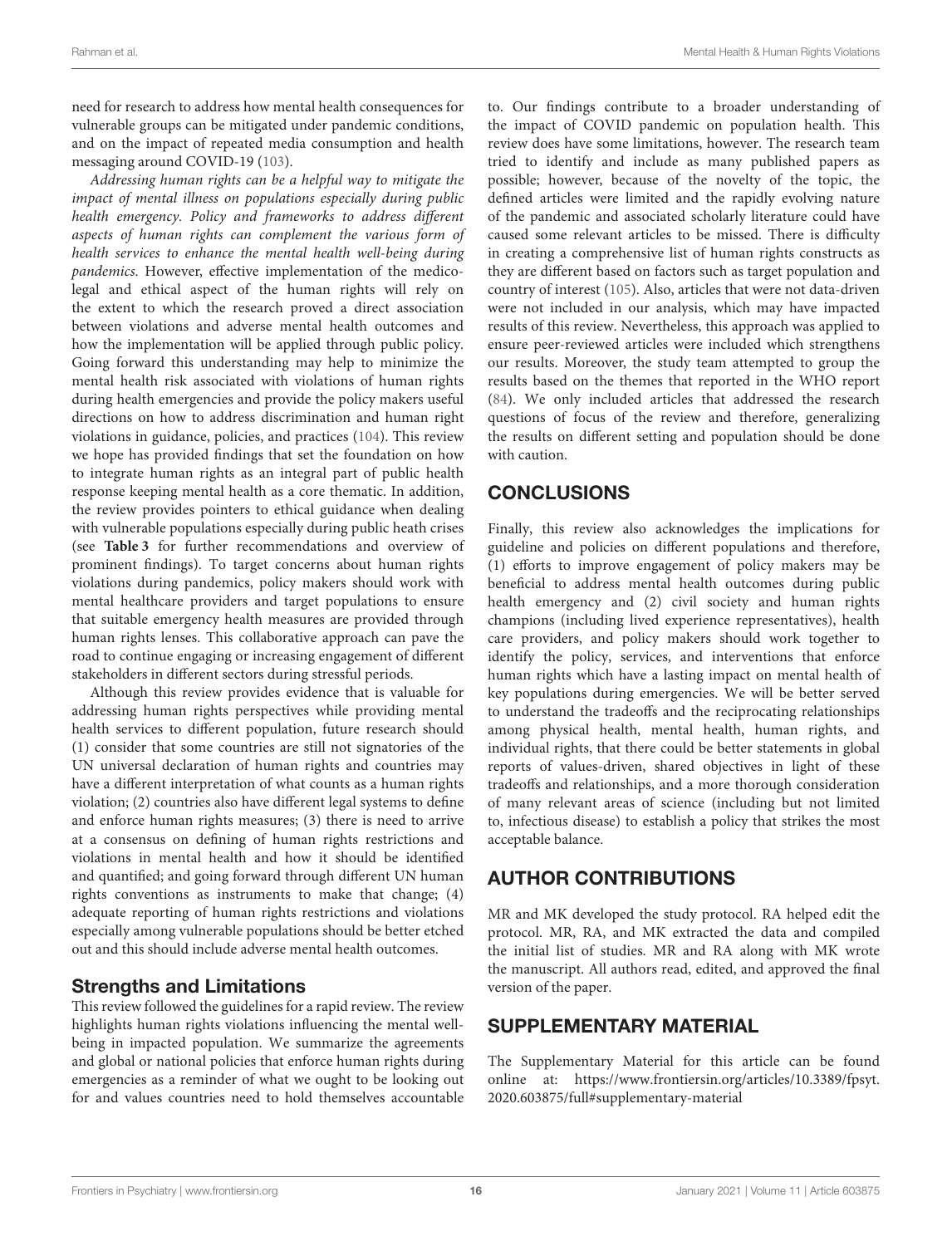## **REFERENCES**

- <span id="page-16-0"></span>1. World Bank. How the World Bank Is Mitigating the Impacts of COVID-19 in the Health Sector (2020). Available online at: www.worldbank.org/en/news/f [eature/2020/06/16/how-the-world-bank-is-mitigating-the-impacts-of-covid](http://www.worldbank.org/en/news/feature/2020/06/16/how-the-world-bank-is-mitigating-the-impacts-of-covid-19-in-the-health-sector) -19-in-the-health-sector
- <span id="page-16-1"></span>2. World Health Organization. Coronavirus Disease (COVID-19) - Events as They Happen [\(2020\). Available online at: www.who.int/emergencies/diseas](http://www.who.int/emergencies/diseases/novel-coronavirus-2019/events-as-they-happen) es/novel-coronavirus-2019/events-as-they-happen
- <span id="page-16-2"></span>3. United Nations. We are all in this Together: Human Rights and COVID-19 Response and Recovery (2020). Available online at: www.un.org/en/un-coro [navirus-communications-team/we-are-all-together-human-rights-and-covi](http://www.un.org/en/un-coronavirus-communications-team/we-are-all-together-human-rights-and-covid-19-response-and) d-19-response-and
- <span id="page-16-3"></span>4. United Nations. Human rights (2016). Available online at: [https://www.un.](https://www.un.org/en/sections/issues-depth/human-rights/) [org/en/sections/issues-depth/human-rights/](https://www.un.org/en/sections/issues-depth/human-rights/)
- <span id="page-16-4"></span>5. National Collaborating Centre for Determinants of Health. Vulnerable Populations. Available online at: [https://nccdh.ca/glossary/entry/vulnerable](https://nccdh.ca/glossary/entry/vulnerable-populations#:~:text=Vulnerable%20populations%20are%20groups%20and,due%20to%20illness%20or%20disability.)[populations#:~:text=Vulnerable%20populations%20are%20groups%20and,](https://nccdh.ca/glossary/entry/vulnerable-populations#:~:text=Vulnerable%20populations%20are%20groups%20and,due%20to%20illness%20or%20disability.) [due%20to%20illness%20or%20disability.](https://nccdh.ca/glossary/entry/vulnerable-populations#:~:text=Vulnerable%20populations%20are%20groups%20and,due%20to%20illness%20or%20disability.)
- <span id="page-16-5"></span>6. ten Have H. Disasters, vulnerability and human rights. In: O'Mathúna D, Dranseika V, Gordijn B, editors. Disasters: Core Concepts and Ethical Theories. Advancing Global Bioethics. Vol 11:1–10. Cham: Springer (2018).
- <span id="page-16-6"></span>7. American Psychological Association. Mental Health is a Human Right (2020). Available online at: [https://www.apa.org/international/pi/2018/12/](https://www.apa.org/international/pi/2018/12/mental-health-rights) [mental-health-rights](https://www.apa.org/international/pi/2018/12/mental-health-rights)
- <span id="page-16-28"></span><span id="page-16-27"></span><span id="page-16-7"></span>8. Office of the High Commissioner for Human Rights. COVID-19 and Its Human Rights Dimensions: Guidance (2020). http://digitallibrary.un.org/re [cord/3860124/files/COVID19Guidance.PDF](http://digitallibrary.un.org/record/3860124/files/COVID19Guidance.PDF)
- <span id="page-16-8"></span>9. Dubey S, Biswas P, Ghosh R, Chatterjee S, Dubey MJ, Chatterjee S, et al. Psychosocial impact of COVID-19. Diabetes Metab Syndr Clin Res Rev. (2020) 14:779–88. doi: [10.1016/j.dsx.2020.05.035](https://doi.org/10.1016/j.dsx.2020.05.035)
- 10. Lai J, Ma S, Wang Y, Cai Z, Hu J, Wei N, et al. Factors associated with mental health outcomes among health care workers exposed to coronavirus disease 2019. JAMA Netw Open. (2020) 3:e203976. doi: [10.1001/jamanetworkopen.2020.3976](https://doi.org/10.1001/jamanetworkopen.2020.3976)
- <span id="page-16-9"></span>11. Moitra, M., Rahman, M., Collins, P., Gohar, F., Weaver, M., Kinuthia, J. et al. Mental Health Consequences of Health care Workers in the context of COVID-19: a scoping review to draw lessons for LMICs and fragile settings. Front Psychiatry. (2020).
- <span id="page-16-10"></span>12. Pfefferbaum B, North CS. Mental health and the Covid-19 pandemic. N Engl J Med. (2020) 383:510–2. doi: [10.1056/NEJMp2008017](https://doi.org/10.1056/NEJMp2008017)
- <span id="page-16-11"></span>13. United Nations. COVID-19 and Human Rights (2020). Available online [at: https://www.un.org/victimsofterrorism/sites/www.un.org.victimsofterror](https://www.un.org/victimsofterrorism/sites/www.un.org.victimsofterrorism/files/un_-_human_rights_and_covid_april_2020.pdf) ism/files/un\_-\_human\_rights\_and\_covid\_april\_2020.pdf
- <span id="page-16-12"></span>14. Tricco AC, Antony J, Zarin W, Strifler L, Ghassemi M, Ivory J, et al. A scoping review of rapid review methods. BMC Med. (2015) 13:224. doi: [10.1186/s12916-015-0465-6](https://doi.org/10.1186/s12916-015-0465-6)
- <span id="page-16-13"></span>15. Khangura S, Konnyu K, Cushman R, Grimshaw J, Moher D. Evidence summaries: the evolution of a rapid review approach. System Rev. (2012) 1:10. doi: [10.1186/2046-4053-1-10](https://doi.org/10.1186/2046-4053-1-10)
- <span id="page-16-14"></span>16. McGowan J, Sampson M, Salzwedel DM, Cogo E, Foerster V, Lefebvre C. PRESS peer review of electronic search strategies: 2015 guideline statement. J Clin Epidemiol. (2016) 75:40–6. doi: [10.1016/j.jclinepi.2016.01.021](https://doi.org/10.1016/j.jclinepi.2016.01.021)
- <span id="page-16-29"></span>17. Office of the High Commissioner for Human Rights. Emergency Measures and COVID-19 : Guidance (2020). Available online at: [http://digitallibrary.](http://digitallibrary.un.org/record/3861152/files/EmergencyMeasuresCOVID19.PDF) [un.org/record/3861152/files/EmergencyMeasuresCOVID19.PDF](http://digitallibrary.un.org/record/3861152/files/EmergencyMeasuresCOVID19.PDF)
- <span id="page-16-30"></span>18. Office of the High Commissioner for Human Rights. COVID-19 and the Human Rights of Migrants: Guidance (2020). Available online [at: digitallibrary.un.org/record/3861155/files/OHCHRGuidanceCOVID](http://www.digitallibrary.un.org/record/3861155/files/OHCHRGuidanceCOVID19Migrants.PDF) 19Migrants.PDF
- <span id="page-16-31"></span>19. United Nations. Joint Guidance Note on the Impacts of the COVID-19 Pandemic on the Human Rights of Migrants (2020). Available online at: [https://www.ohchr.org/Documents/Issues/Migration/](https://www.ohchr.org/Documents/Issues/Migration/CMWSPMJointGuidanceNoteCOVID-19Migrants.pdf) [CMWSPMJointGuidanceNoteCOVID-19Migrants.pdf](https://www.ohchr.org/Documents/Issues/Migration/CMWSPMJointGuidanceNoteCOVID-19Migrants.pdf)
- <span id="page-16-32"></span>20. Office of the High Commissioner for Human Rights. COVID-19 and women's human rights : guidance. (2020) Available online at: [http://digitallibrary.un.](http://digitallibrary.un.org/record/3861157/files/COVID-19ndWomensHumanRights.PDF) [org/record/3861157/files/COVID-19ndWomensHumanRights.PDF](http://digitallibrary.un.org/record/3861157/files/COVID-19ndWomensHumanRights.PDF)
- <span id="page-16-33"></span>21. Office of the High Commissioner for Human Rights. COVID-19 and the need for action on mental health: policy brief (2020). Available online at: [http://](http://digitallibrary.un.org/record/3866300/files/mentalhealth.PDF) [digitallibrary.un.org/record/3866300/files/mentalhealth.PDF](http://digitallibrary.un.org/record/3866300/files/mentalhealth.PDF)
- <span id="page-16-34"></span>22. Office of the High Commissioner for Human Rights. COVID-19 and the rights of persons with disabilities : guidance (2020). Available online at: [http://digitallibrary.un.org/record/3861159/files/COVID-19the\\_](http://digitallibrary.un.org/record/3861159/files/COVID-19the_RightsPersonsDisabilities.PDF) [RightsPersonsDisabilities.PDF](http://digitallibrary.un.org/record/3861159/files/COVID-19the_RightsPersonsDisabilities.PDF)
- <span id="page-16-35"></span>23. United Nations. Civic space and COVID-19: guidance (2020). Available online at: [http://digitallibrary.un.org/record/3861153/files/](http://digitallibrary.un.org/record/3861153/files/CivicSpaceandCovid.PDF) [CivicSpaceandCovid.PDF](http://digitallibrary.un.org/record/3861153/files/CivicSpaceandCovid.PDF)
- <span id="page-16-36"></span>24. United Nations. Policy Brief: The Impact of COVID-19 on older persons [\(2020\). Available online at: www.un.org/sites/un2.un.org/files/un\\_policy\\_b](http://www.un.org/sites/un2.un.org/files/un_policy_brief_on_covid-19_and_older_persons_1_may_2020.pdf) rief\_on\_covid-19\_and\_older\_persons\_1\_may\_2020.pdf
- <span id="page-16-37"></span>25. United Nations. Policy Brief: The Impact of COVID-19 on children (2020). [Available online at: www.un.org/sites/un2.un.org/files/policy\\_brief\\_on\\_covi](http://www.un.org/sites/un2.un.org/files/policy_brief_on_covid_impact_on_children_16_april_2020.pdf) d\_impact\_on\_children\_16\_april\_2020.pdf
- <span id="page-16-38"></span>26. Office of the High Commissioner for Human Rights. Racial Discrimination in the Context of the COVID-19 Crisis (2020). Available online at: [https://](https://www.ohchr.org/Documents/Issues/Racism/COVID-19_and_Racial_Discrimination.pdf) [www.ohchr.org/Documents/Issues/Racism/COVID-19\\_and\\_Racial\\_](https://www.ohchr.org/Documents/Issues/Racism/COVID-19_and_Racial_Discrimination.pdf) [Discrimination.pdf](https://www.ohchr.org/Documents/Issues/Racism/COVID-19_and_Racial_Discrimination.pdf)
- <span id="page-16-39"></span>27. Office of the High Commissioner for Human Rights. COVID19 and Minority Rights: Overview And Promising Practices (2020). Available online [at: ohchr.org/Documents/Issues/Minorities/OHCHRGuidance\\_COVID19\\_](http://www.ohchr.org/Documents/Issues/Minorities/OHCHRGuidance_COVID19_MinoritiesRights.pdf) MinoritiesRights.pdf
- <span id="page-16-40"></span><span id="page-16-26"></span><span id="page-16-25"></span><span id="page-16-24"></span><span id="page-16-23"></span><span id="page-16-22"></span><span id="page-16-21"></span><span id="page-16-20"></span><span id="page-16-19"></span>28. Inter-Agency Standing Committee. COVID-19: Focus On Persons Deprived of Their Liberty (2020). Available online at: [https://](https://interagencystandingcommittee.org/system/files/2020-03/IASC%20Interim%20Guidance%20on%20COVID-19%20-%20Focus%20on%20Persons%20Deprived%20of%20Their%20Liberty.pdf) [interagencystandingcommittee.org/system/files/2020-03/IASC%20Interim](https://interagencystandingcommittee.org/system/files/2020-03/IASC%20Interim%20Guidance%20on%20COVID-19%20-%20Focus%20on%20Persons%20Deprived%20of%20Their%20Liberty.pdf) [%20Guidance%20on%20COVID-19%20-%20Focus%20on%20Persons](https://interagencystandingcommittee.org/system/files/2020-03/IASC%20Interim%20Guidance%20on%20COVID-19%20-%20Focus%20on%20Persons%20Deprived%20of%20Their%20Liberty.pdf) [%20Deprived%20of%20Their%20Liberty.pdf](https://interagencystandingcommittee.org/system/files/2020-03/IASC%20Interim%20Guidance%20on%20COVID-19%20-%20Focus%20on%20Persons%20Deprived%20of%20Their%20Liberty.pdf)
- <span id="page-16-15"></span>29. Carmen C, Caballero-Domínguez CC, Jiménez-Villamizar MP, Campo-Arias A. Suicide risk during the lockdown due to coronavirus disease (COVID-19) in Colombia. Death Stud. (2020) 1–6. doi: [10.1080/07481187.2020.1784312](https://doi.org/10.1080/07481187.2020.1784312)
- <span id="page-16-16"></span>30. Mamun MA, Ullah I. COVID-19 suicides in Pakistan, dying off not COVID-19 fear but poverty?–The forthcoming economic challenges for a developing country. Brain Behav Immunity. (2020) 87:163– 6. doi: [10.1016/j.bbi.2020.05.028](https://doi.org/10.1016/j.bbi.2020.05.028)
- <span id="page-16-17"></span>31. Shoib S, Nagendrappa S, Grigo O, Rehman S, Ransing R. Factors associated with COVID-19 outbreak-related suicides in India. Asian J Psychiatry. (2020) 53:e102223. doi: [10.1016/j.ajp.2020.102223](https://doi.org/10.1016/j.ajp.2020.102223)
- <span id="page-16-18"></span>32. Iob E, Steptoe A, Fancourt D. Abuse, self-harm and suicidal ideation in the UK during the COVID-19 pandemic. Br J Psychiatry (2020) 217:543– 6. doi: [10.1192/bjp.2020.130](https://doi.org/10.1192/bjp.2020.130)
- <span id="page-16-44"></span>33. Jones J, Sullivan PS, Sanchez TH, Guest JL, Hall EW, Luisi N, et al. Similarities and differences in COVID-19 awareness, concern, and symptoms by race and ethnicity in the United States: cross-sectional survey. J Med Internet Res. (2020) 22:e20001. doi: [10.2196/20001](https://doi.org/10.2196/20001)
- <span id="page-16-45"></span>34. Ahuja KK, Banerjee D, Chaudhary K, Gidwani C. Fear, xenophobia and collectivism as predictors of well-being during Coronavirus disease 2019: an empirical study from India. Int J Soc Psychiatry (2020). doi: [10.1177/0020764020936323](https://doi.org/10.1177/0020764020936323)
- <span id="page-16-46"></span>35. Chander R, Murugesan M, Ritish D, Damodharan D, Arunachalam V, Parthasarathy R, et al. Addressing the mental health concerns of migrant workers during the COVID-19 pandemic: an experiential account. Int J Soc Psychiatry (2020). doi: [10.1177/0020764020937736](https://doi.org/10.1177/0020764020937736)
- <span id="page-16-41"></span>36. Naser AY, Dahmash EZ, Al-Rousan R, Alwafi H, Alrawashdeh HM, Ghoul I, et al. Mental health status of the general population, health care professionals, and university students during 2019 coronavirus disease outbreak in Jordan: a cross-sectional study. Brain Behav. (2020) 10:e01730. doi: [10.1002/brb3.1730](https://doi.org/10.1002/brb3.1730)
- <span id="page-16-42"></span>37. Fawaz M, Samaha A. The psychosocial effects of being quarantined following exposure to COVID-19: a qualitative study of Lebanese health care workers. Int J Soc Psychiatry[. \(2020\) 66:560–5. doi: 10.1177/00207640209](https://doi.org/10.1177/0020764020932202) 32202
- <span id="page-16-43"></span>38. Chew QH, Chia FL, Ng WK, Lee W, Tan P, Wong CS, et al. Psychological and coping responses to COVID-19 amongst residents in training across ACGME-I accredited specialties in Singapore. Psychiatry Res. (2020) 290:113146. doi: [10.1016/j.psychres.2020.113146](https://doi.org/10.1016/j.psychres.2020.113146)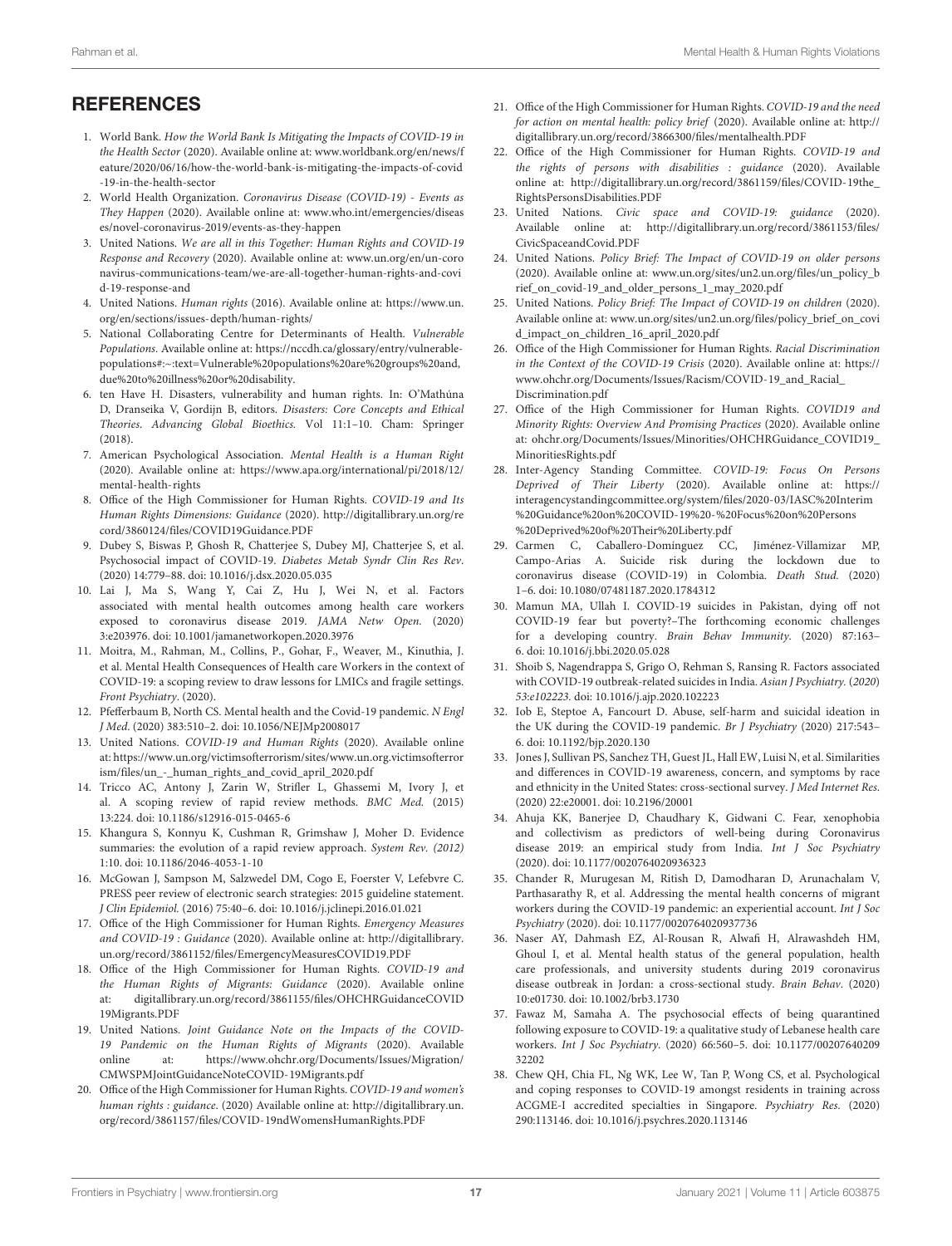- <span id="page-17-20"></span>39. Wahed WYA, Hefzy EM, Ahmed MI, Hamed NS. Assessment of knowledge, attitudes, and perception of health care workers regarding COVID-19, a cross-sectional study from Egypt. J Community Health. (2020) 45:1242– 51. doi: [10.1007/s10900-020-00882-0](https://doi.org/10.1007/s10900-020-00882-0)
- <span id="page-17-22"></span>40. Liu D, Baumeister RF, Veilleux JC, Chen C, Liu W, Yue Y, et al. Risk factors associated with mental illness in hospital discharged patients infected with COVID-19 in Wuhan, China. Psychiatry Res. (2020) 292:113297. doi: [10.1016/j.psychres.2020.113297](https://doi.org/10.1016/j.psychres.2020.113297)
- <span id="page-17-41"></span>41. Kugbey N, Ohene-Oti N, Vanderpuye V. COVID-19 and its ramifications for cancer patients in low-resource settings: Ghana as a case study. Ecancermed Sci. (2020) 14:ed99. doi: [10.3332/ecancer.2020.ed99](https://doi.org/10.3332/ecancer.2020.ed99)
- <span id="page-17-38"></span>42. Davide P, Andrea P, Martina O, Andrea E, Davide D, Mario A. The impact of the COVID-19 pandemic on patients with OCD: effects of contamination symptoms and remission state before the quarantine in a preliminary naturalistic study. Psychiatry Res. (2020) 291:113213. doi: [10.1016/j.psychres.2020.113213](https://doi.org/10.1016/j.psychres.2020.113213)
- <span id="page-17-40"></span>43. Yang L, Yu Z, Xu Y, Liu W, Liu L, Mao H. Mental status of patients with chronic insomnia in China during COVID-19 epidemic. Int J Soc Psychiatry. (2020) 66:821–6. doi: [10.1177/0020764020937716](https://doi.org/10.1177/0020764020937716)
- <span id="page-17-39"></span>44. Hao F, Tan W, Jiang L, Zhang L, Zhao X, Zou Y, et al. Do psychiatric patients experience more psychiatric symptoms during COVID-19 pandemic and lockdown? A case-control study with service and research implications for immunopsychiatry. Brain Behav Immunity. (2020) 87:100– 6. doi: [10.1016/j.bbi.2020.04.069](https://doi.org/10.1016/j.bbi.2020.04.069)
- <span id="page-17-34"></span>45. Muruganandam P, Neelamegam S, Menon V, Alexander J, Chaturvedi SK. COVID-19 and severe mental illness: impact on patients and its relation with their awareness about COVID-19. Psychiatry Res. (2020) 291:113265. doi: [10.1016/j.psychres.2020.113265](https://doi.org/10.1016/j.psychres.2020.113265)
- <span id="page-17-1"></span>46. Iasevoli F, Fornaro M, D'Urso G, Galletta D, Casella C, Paternoster M. Psychological distress in serious mental illness patients during the COVID-19 outbreak and one-month mass quarantine in Italy. Psychol Med. (2020) 1–3. doi: [10.1017/S0033291720001841](https://doi.org/10.1017/S0033291720001841)
- <span id="page-17-16"></span>47. Ohliger E, Umpierrez E, Buehler L, Ohliger AW, Magister S, Vallier H, et al. Mental health of orthopaedic trauma patients during the 2020 COVID-19 pandemic. Int Orthopaedics. (2020) 44:1921–5. doi: [10.1007/s00264-020-04711-w](https://doi.org/10.1007/s00264-020-04711-w)
- <span id="page-17-29"></span>48. Goodman-Casanova JM, Dura-Perez E, Guzman-Parra J, Cuesta-Vargas A, Mayoral-Cleries F. Telehealth home support during COVID-19 confinement for community-dwelling older adults with mild cognitive impairment or mild dementia: survey study. J Med Internet Res. (2020) 22:e19434. doi: [10.2196/19434](https://doi.org/10.2196/19434)
- <span id="page-17-28"></span>49. Goethals L, Barth N, Guyot J, Hupin D, Celarier T, Bongue B. Impact of home quarantine on physical activity among older adults living at home during the COVID-19 pandemic: qualitative interview study. JMIR Aging (2020) 3:e19007. doi: [10.2196/19007](https://doi.org/10.2196/19007)
- <span id="page-17-30"></span>50. Lopez J, Perez-Rojo G, Noriega C, Carretero I, Velasco C, Martinez-Huertas JA, et al. Psychological well-being among older adults during the covid-19 outbreak: a comparative study of the young-old and the old-old adults. Int Psychogeriatrics. (2020) 1–6. doi: [10.1017/S1041610220000964](https://doi.org/10.1017/S1041610220000964)
- <span id="page-17-24"></span>51. Xie X, Xue Q, Zhou Y, Zhu K, Liu Q, Zhang J, et al. Mental health status among children in home confinement during the coronavirus disease 2019 outbreak in Hubei Province, China. JAMA Pediatr. (2020) 174:898– 900. doi: [10.1001/jamapediatrics.2020.1619](https://doi.org/10.1001/jamapediatrics.2020.1619)
- <span id="page-17-25"></span>52. Zhou SJ, Zhang LG, Wang LL, Guo ZC, Wang JQ, Chen JC, et al. Prevalence and socio-demographic correlates of psychological health problems in Chinese adolescents during the outbreak of COVID-19. Eur Child Adolesc Psychiatry. (2020) 29:749–58. doi: [10.1007/s00787-020-01541-4](https://doi.org/10.1007/s00787-020-01541-4)
- <span id="page-17-0"></span>53. ILGA Europe. Obligations of States in the Field of Human Rights in the Context of COVID-19 (2020). Available online at: ilga-europe.org/sites/ [default/files/covid19%20%20states%20obligations%20in%20the%20field](http://ilga-europe.org/sites/default/files/covid19%20%20states%20obligations%20in%20the%20field%20of%20lgbti%20human%20rights.pdf) %20of%20lgbti%20human%20rights.pdf
- <span id="page-17-17"></span>54. World Health Organization. International Covenant on Economic, Social Cultural Rights. Health Human Rights. United Nations Human Rights, Office of the High Commissioner (2013). Available from: [http://www.ohchr.org/](http://www.ohchr.org/EN/ProfessionalInterest/Pages/CESCR.aspx) [EN/ProfessionalInterest/Pages/CESCR.aspx](http://www.ohchr.org/EN/ProfessionalInterest/Pages/CESCR.aspx)
- <span id="page-17-18"></span>55. UN General Assembly. International Covenant on Economic, Social and Cultural Rights, United Nations, Treaty Series. Vol. 993 (1966). p. 3. Available online at:<https://www.refworld.org/docid/3ae6b36c0.html>
- <span id="page-17-19"></span><span id="page-17-15"></span><span id="page-17-14"></span><span id="page-17-13"></span><span id="page-17-12"></span><span id="page-17-11"></span><span id="page-17-10"></span><span id="page-17-9"></span><span id="page-17-8"></span><span id="page-17-7"></span><span id="page-17-6"></span><span id="page-17-5"></span><span id="page-17-4"></span><span id="page-17-3"></span><span id="page-17-2"></span>56. World Health Organization. WASH in Health Care Facilities: Global Baseline Report (2019).
- <span id="page-17-21"></span>57. Rana W, Mukhtar S, Mukhtar S. Mental health of medical workers in Pakistan during the pandemic COVID-19 outbreak. Asian J Psychiatry. (2020) 51:102080. doi: [10.1016/j.ajp.2020.102080](https://doi.org/10.1016/j.ajp.2020.102080)
- <span id="page-17-23"></span>58. Assembly UG. Convention on the Rights of the Child. United Nations, Treaty Series, 1577. (1989).
- <span id="page-17-26"></span>59. Rehman U, Shahnawaz MG, Khan NH, Kharshiing KD, Khursheed M, Gupta K, et al. Depression, anxiety and stress among indians in times of covid-19 lockdown. Community Mental Health J. (2020) 1– 7. doi: [10.1007/s10597-020-00664-x](https://doi.org/10.1007/s10597-020-00664-x)
- <span id="page-17-27"></span>60. United Nations. Human Rights of Older Persons. (2011). Available online at: [www.ohchr.org/en/issues/olderpersons/pages/olderpersonsindex.aspx](http://www.ohchr.org/en/issues/olderpersons/pages/olderpersonsindex.aspx)
- <span id="page-17-31"></span>61. Office of the United Nations High Commissioner for Human Rights. Minorities Under International Law (2020). Available online at: ohchr.org/ [en/issues/minorities/pages/internationallaw.aspx](http://www.ohchr.org/en/issues/minorities/pages/internationallaw.aspx)
- <span id="page-17-32"></span>62. Panel on Race E, Bulatao RA, Anderson NB, National Research Council. National Research Council (US) Panel on Race, Ethnicity, and Health in Later Life. In: Bulatao RA, Anderson NB, editors. Understanding Racial and Ethnic Differences in Health in Late Life: A Research Agenda. Washington, DC: National Academies Press (2004).
- <span id="page-17-33"></span>63. Johns Hopkins University of Medicine. "COVID-19 Map." Johns Hopkins Coronavirus Resource Center. (2020). Available online at: coronavirus.jhu.edu/map.html
- <span id="page-17-35"></span>64. Kurzban R, Leary MR. Evolutionary origins of stigmatization: the functions of social exclusion. Psychol Bull. (2001) 127:187– 208. doi: [10.1037/0033-2909.127.2.187](https://doi.org/10.1037/0033-2909.127.2.187)
- <span id="page-17-36"></span>65. Park JH, Faulkner J, Schaller M. Evolved disease-avoidance processes and contemporary anti-social behavior: prejudicial attitudes and avoidance of people with physical disabilities. J Nonverb Behav. (2003) 27:65– 87. doi: [10.1023/A:1023910408854](https://doi.org/10.1023/A:1023910408854)
- <span id="page-17-37"></span>66. Williams DR, Rucker TD. Understanding and addressing racial disparities in health care. Health Care Financing Rev. (2000) 21:75–90.
- <span id="page-17-42"></span>67. Zhang Z, Sun K, Jatchavala C, Koh J, Chia Y, Bose J, et al. Overview of stigma against psychiatric illnesses and advancements of anti-stigma activities in Six Asian Societies. Int J Environ Res Public Health. (2019) 17:280. doi: [10.3390/ijerph17010280](https://doi.org/10.3390/ijerph17010280)
- <span id="page-17-43"></span>68. Brooks SK, Webster RK, Smith LE, Woodland L, Wessely S, Greenberg N, et al. The psychological impact of quarantine and how to reduce it: rapid review of the evidence. Lancet. (2020) 395:912–20. doi: [10.1016/S0140-6736\(20\)30460-8](https://doi.org/10.1016/S0140-6736(20)30460-8)
- <span id="page-17-44"></span>69. Ye J. Pediatric mental and behavioral health in the period of quarantine and social distancing with COVID-19. JMIR Pediatr Parent. (2020) 3:e19867. doi: [10.2196/19867](https://doi.org/10.2196/19867)
- <span id="page-17-45"></span>70. Martinkevich P, Larsen LL, Græsholt-Knudsen T, Hesthaven G, Hellfritzsch MB, Petersen KK, et al. Physical child abuse demands increased awareness during health and socioeconomic crises like COVID-19: a review and education material. Acta Orthop. (2020) 1–7. doi: [10.1080/17453674.2020.1782012](https://doi.org/10.1080/17453674.2020.1782012)
- <span id="page-17-46"></span>71. UNFPA. "Impact of the COVID-19 Pandemic on Family Planning Ending Gender-based Violence, Female Genital Mutilation Child Marriage" Interim Technical Note. (2020). Available online at: [https://www.unfpa.org/sites/](https://www.unfpa.org/sites/default/files/resource-pdf/COVID-19_impact_brief_for_UNFPA_24_April_2020_1.pdf) [default/files/resource-pdf/COVID-19\\_impact\\_brief\\_for\\_UNFPA\\_24\\_](https://www.unfpa.org/sites/default/files/resource-pdf/COVID-19_impact_brief_for_UNFPA_24_April_2020_1.pdf) [April\\_2020\\_1.pdf](https://www.unfpa.org/sites/default/files/resource-pdf/COVID-19_impact_brief_for_UNFPA_24_April_2020_1.pdf)
- <span id="page-17-47"></span>72. Gentilini U, Almenfi M, Orton I, Dale P. Social Protection and Jobs Responses to COVID-19: A Real-Time Review of Country Measures. Washington, DC: World Bank (2020).
- <span id="page-17-48"></span>73. World Health Organization. Addressing human rights as key to the COVID-19: response. 21 April 2020). (No. WHO/2019-nCoV/SRH/Rights/2020.1). World Health Organization (2020).
- <span id="page-17-49"></span>74. United Nations. In Focus: Gender Equality Matters in COVID-19 Response [\(2020\). Available online at: www.unwomen.org/en/news/in-focus/in-focus-g](http://www.unwomen.org/en/news/in-focus/in-focus-gender-equality-in-covid-19-response) ender-equality-in-covid-19-response
- <span id="page-17-50"></span>75. Bagcchi S. Stigma during the COVID-19 pandemic. Lancet Infect Dis. (2020) 20:782. doi: [10.1016/S1473-3099\(20\)30498-9](https://doi.org/10.1016/S1473-3099(20)30498-9)
- <span id="page-17-51"></span>76. United Nations Fund for Population Activities. COVID-19: A Gender Lens (2020). Available online at: [www.unfpa.org/resources/covid-19-gender-lens](http://www.unfpa.org/resources/covid-19-gender-lens)